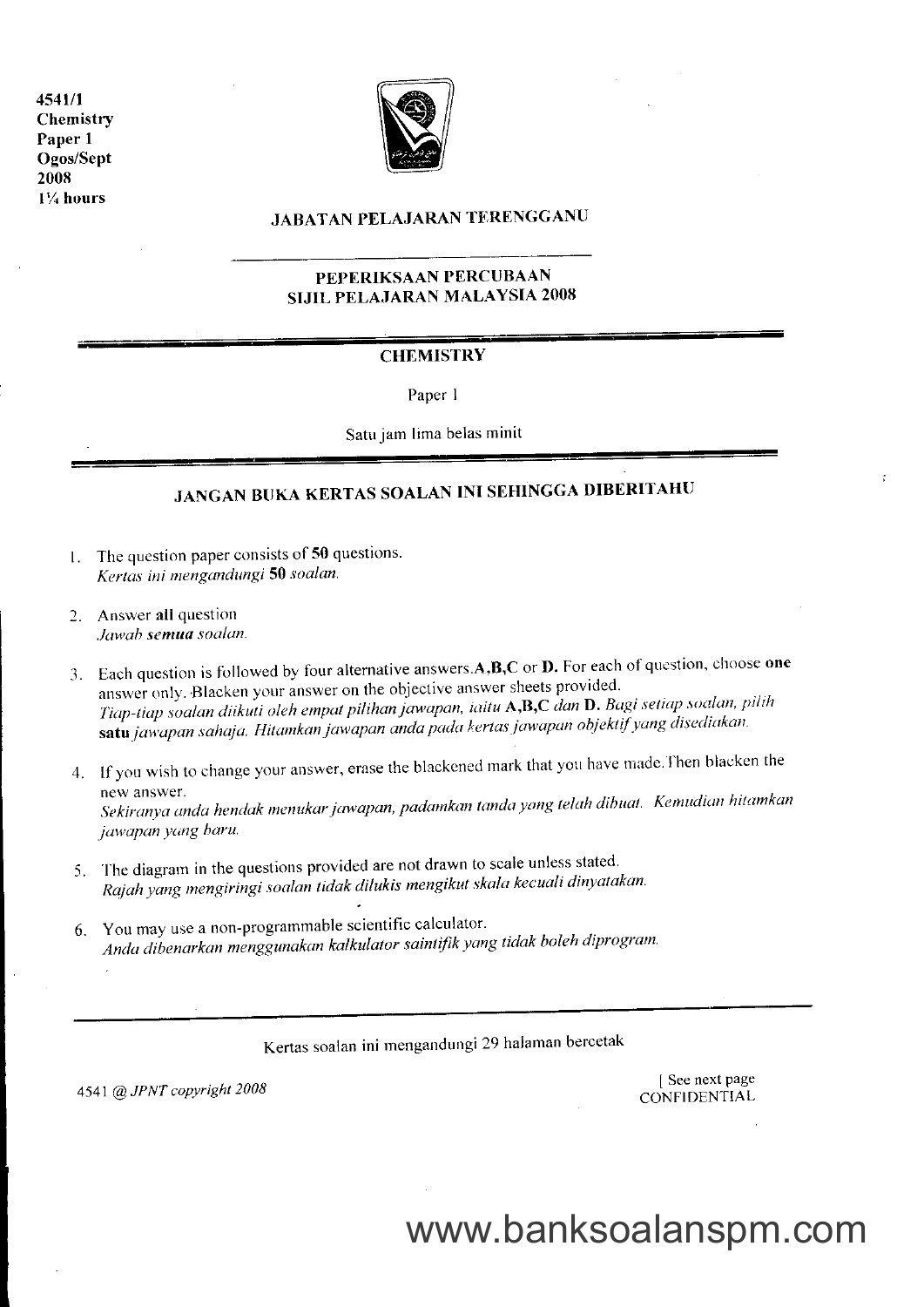Diagram 1 shows a graph of temperature against time represents the heating of naphthalene powder.

Rajah 1 menunjukkan graf suhu melawan masa bagi pemanasan serbuk naftalena.





Which of the following statements is true?

Antara yang berikut, pernyataan manakah yang benar?

- $\mathbf{A}$ Exist as a liquid at P Wujud sebagai cecair pada P
- $\bf{B}$ Heat is released at Q Haba dibebaskan pada Q

 $\mathbf{1}$ 

- $\mathbf C$ The melting point is  $80^{\circ}$ C Takat lebur ialah 80°C
- The particles are very closely packed at R D Zarah-zarah tersusun sangat rapat pada R

4541 @ JPNT copyright 2008

 $\overline{2}$ 

[See next page

### **CONFIDENTIAL**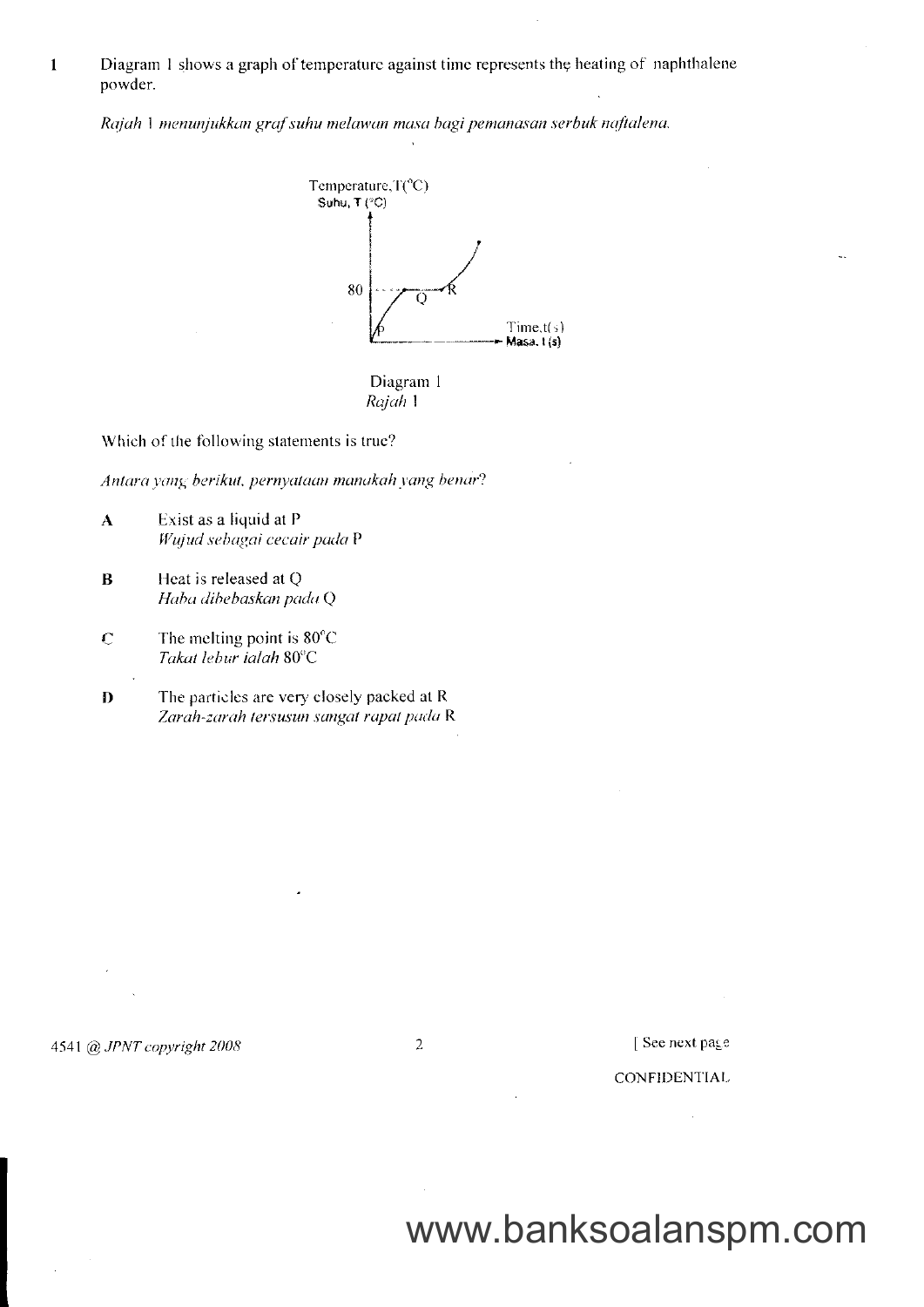$\overline{2}$ Diagram 2 shows the set-up of the apparatus to determine the empirical formula of a metal oxide.

Rajah 2 menunjukkan susunan radas untuk menentukan formula empirik suatu oksida logam.



Diagram 2 Rajah 2

Which of the following metal oxides is suitable to be used in Diagram 2?

Antara oksida logam yang berikut, yang manakah sesuai digunakan dalam Rajah 2?

- A Zinc oxide Zink oksida
- **B** Copper(II) oxide Kuprum(II) oksida
- C Magnesium oxide Magnesium oksida
- D Aluminium oxide Aluminium oksida
- $\overline{\mathbf{3}}$ Which of the following elements are in Group I in the Periodic Table of Elements?

Antara unsur-unsur berikut yang manakah dalam kumpulan 1 dalam Jadual Berkala Unsur

- A Sodium and potassium Natrium dan kalium
- **B** Lithium and magnesium Litium dan magnesium
- C Hydrogen and helium Hidrogen dan helium
- D Helium and neon Helium dan neon

4541 @ JPNT copyright 2008 3 3

CONFIDENTIAL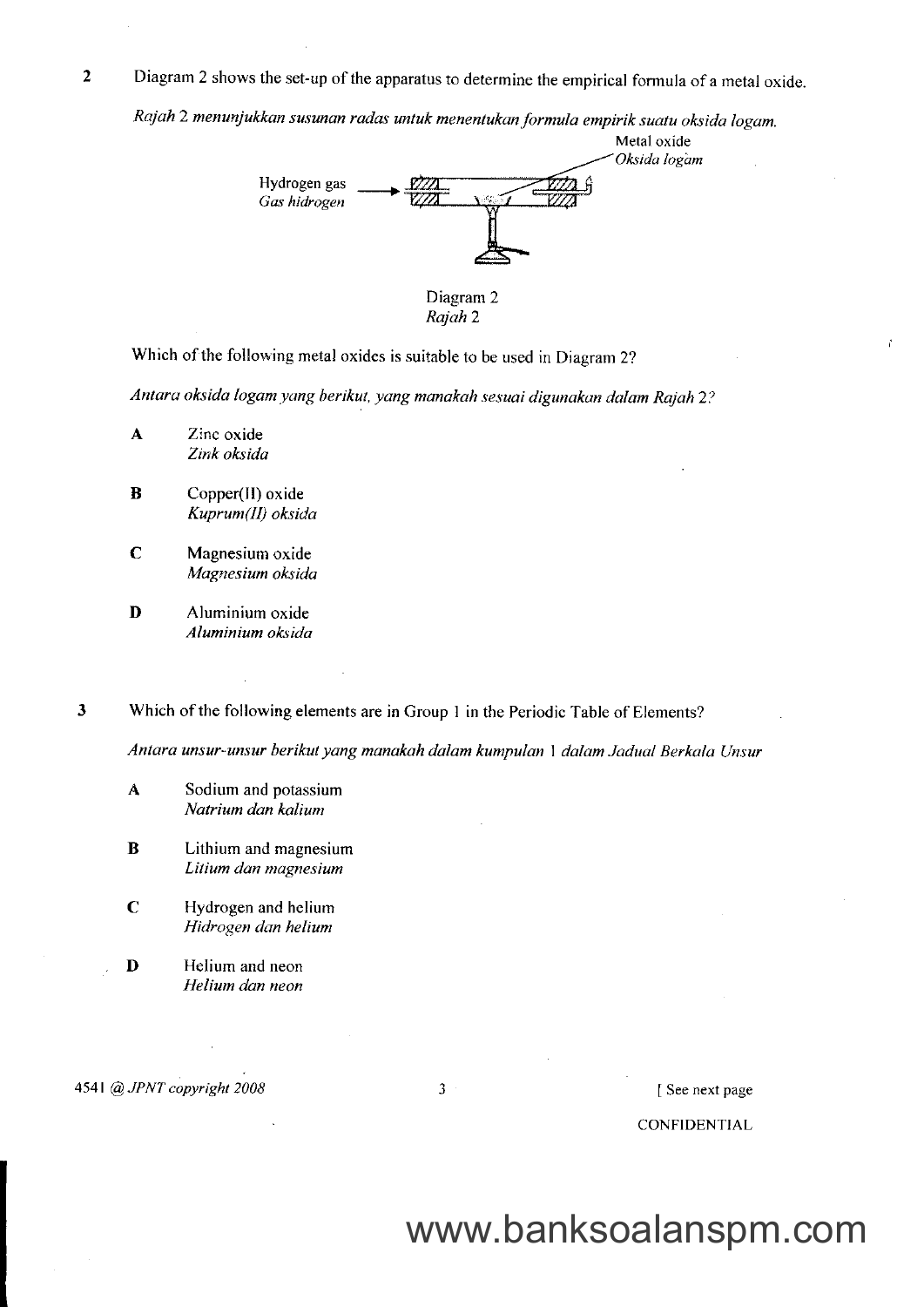Diagram 3 shows the electron arrangement of a compound between atom P and atom Q.  $\overline{\mathbf{4}}$ 

Rajah 3 menujukkan sususun elektron bagi sebatian yang terbentuk antara atom P dan atom Q



Diagram 3 Rajah 3

 $\overline{4}$ 

The compound formed

Sebutian yang terbentuk

- is a covalent compound  $\overline{\mathbf{A}}$ merupakan sebatian kovalen
- $\bf{B}$ has a high melting ponit mempunyai takat lebur yang tinggi
- $\mathbf C$ conducts electricity mengalirkan arus elektrik
- is soluble in water  $\mathbf{D}$ larut dalam air

[See next page

CONFIDENTIAL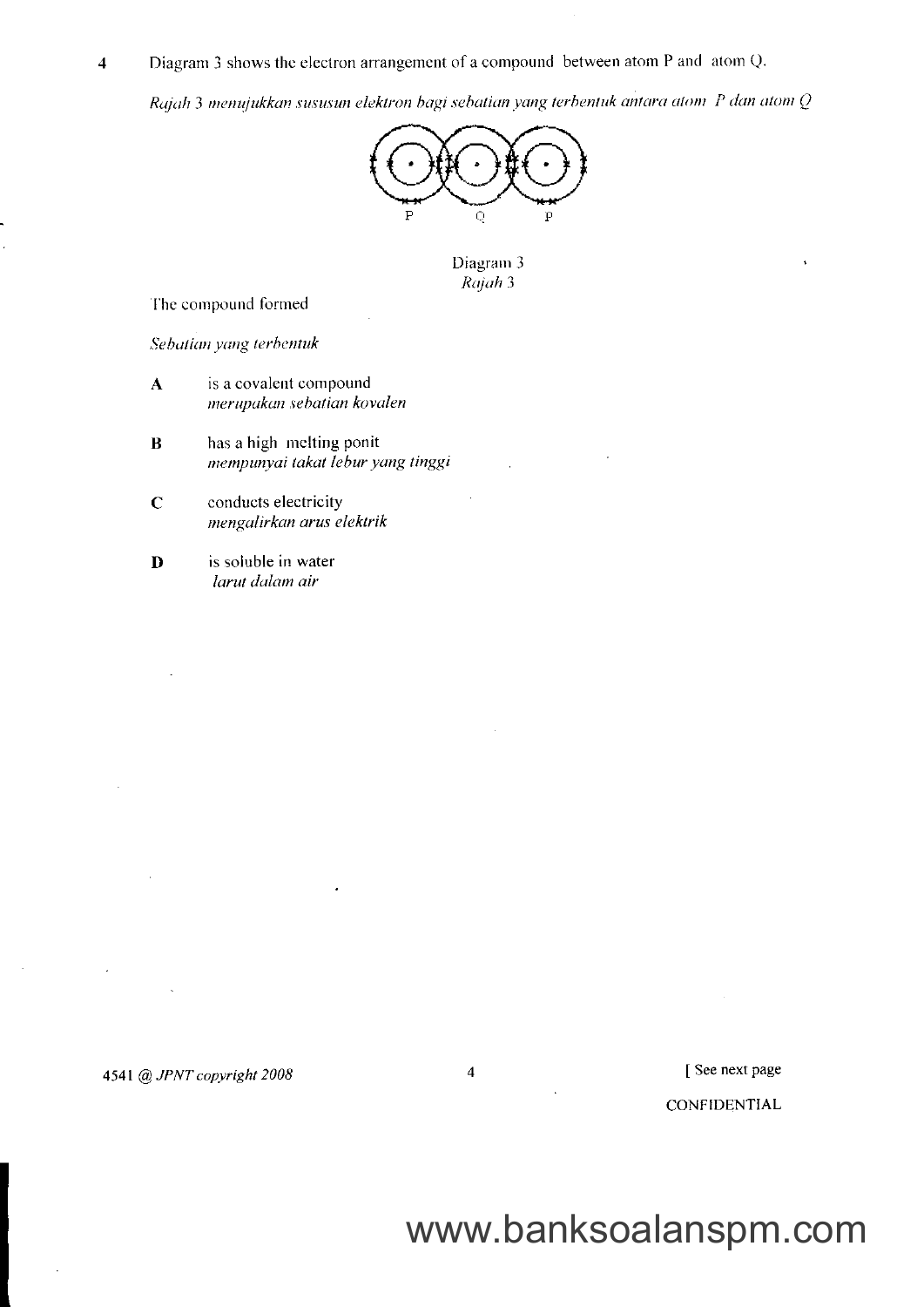Diagram 4 shows a chemical cell. 5

Rajah 4 menunjukkan satu sel kimia.



Diagram 4 Rajah 4

The bulb in Diagram 4 do not light up. This is because

Mentol dalam Rajah 4 tidak menyala. Ini disebabkan oleh

- A Hydrogen chloride exist as molecules Hidrogen klorida wujud sebagai molekul
- **B** The electrode used is not a metal Elektrod yang digunakan bukan suatu logam
- C Hydrogen ions and chloride ions move freely Ion hidrogen dun ion klorida bergerak bebas
- **D** Hydrogen ions and chloride ions are discharged lon hidrogen dan ion klorida dinyahcaskan

Which of the following is true about an alkali? 6

Antara pernyataan berikut yang manakah benar tentang alkali?

- A An alkali is not corrosive Alkali tidak mengkakis
- **B** A strong alkali has a low pH value Alkali kuat mempunyai nilai pH yang rendah
- $C$  An alkali is a base that is soluble in water Alkali ialah bes yang larut dalam air
- $\mathbf{D}$  A weak alkali has a high degree of ionization Alkali lemah mempunyai kadar pengionon yang tinggt

4541 @ JPNT copyright 2008

5

I See next Page

CONFIDENTIAL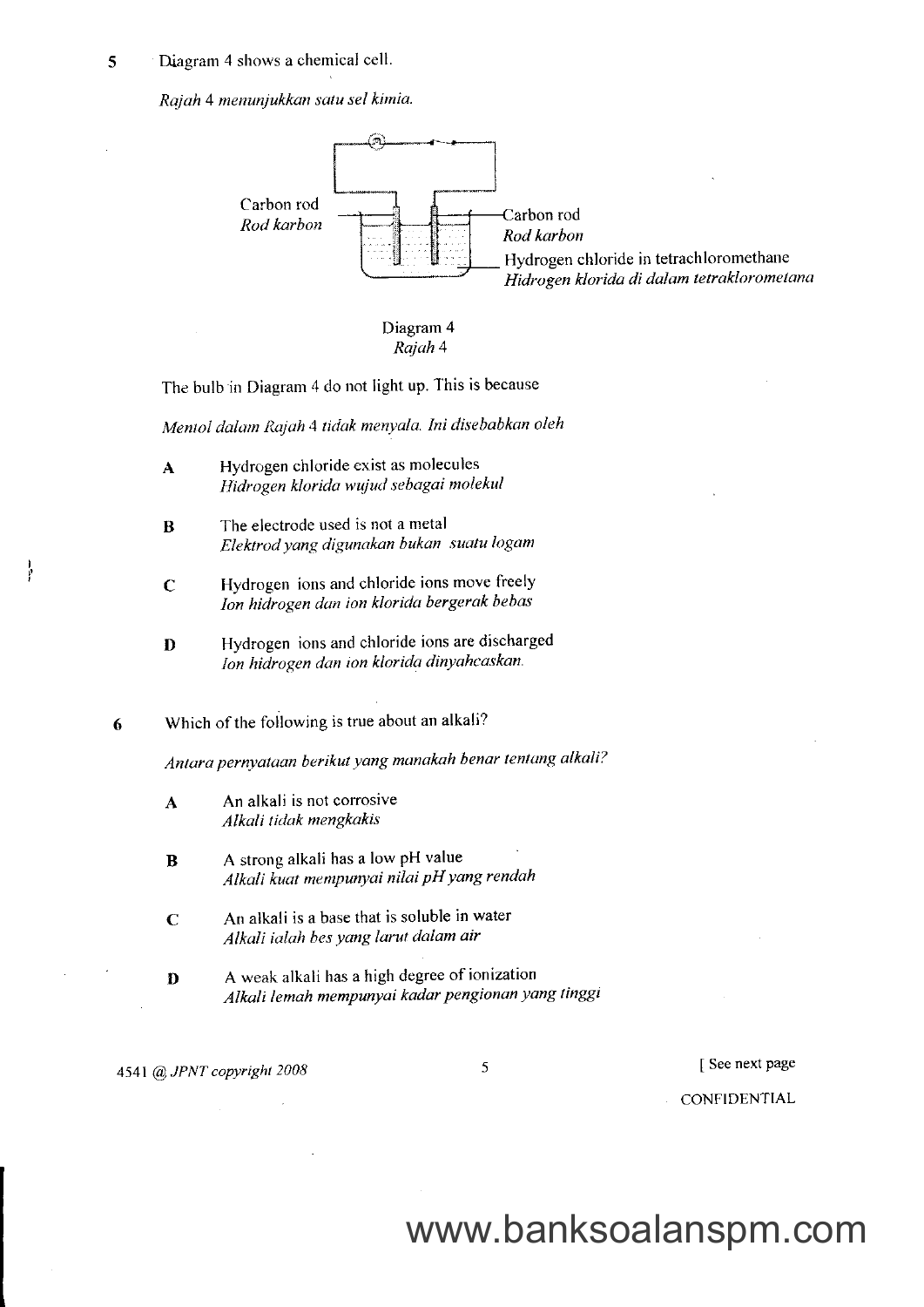$\overline{7}$ Copper(II) chloride salt can be prepared by mixing hydrochloric acid and

Garam kuprum(II) klorida boleh disediakan dengan mencampurkan asid hidroklorik dan

- Copper  $\mathbf{A}$ Kuprum
- $\overline{B}$ Copper(II) nitrate Kuprum(I!) nitrat
- $\mathbf C$ Copper(II) carbonate Kuprum(II) karbonat
- Copper(II) sulphate  $\mathbf{D}$ Kuprum(II) sulfat

During the manufacturing of sulphuric acid, sulphur dioxide is oxidised to sulphur trioxide.  $\bf{8}$ 

Di dalam pembuatan asid sulfurik, sulfur dioksidakan kepada sulfur trioksida.

$$
2\mathrm{SO}_2 + \mathrm{O}_2 \rightarrow 2\mathrm{SO}_3
$$

The reaction is catalysed by

Tindak balas ini memerlukan mangkin

- Platinum  $\mathbf{A}$ Platinum
- Vanadium(V) oxide  $\bf{B}$ Vanadium(V) oksida
- Manganese(IV) oxide  $\mathbf C$ Mangan(IV) oksida
- Iron  $\bf{D}$ Ferum

### 4541 @ JPNT copyright 2008

6

[See next page

### **CONFIDENTIAL**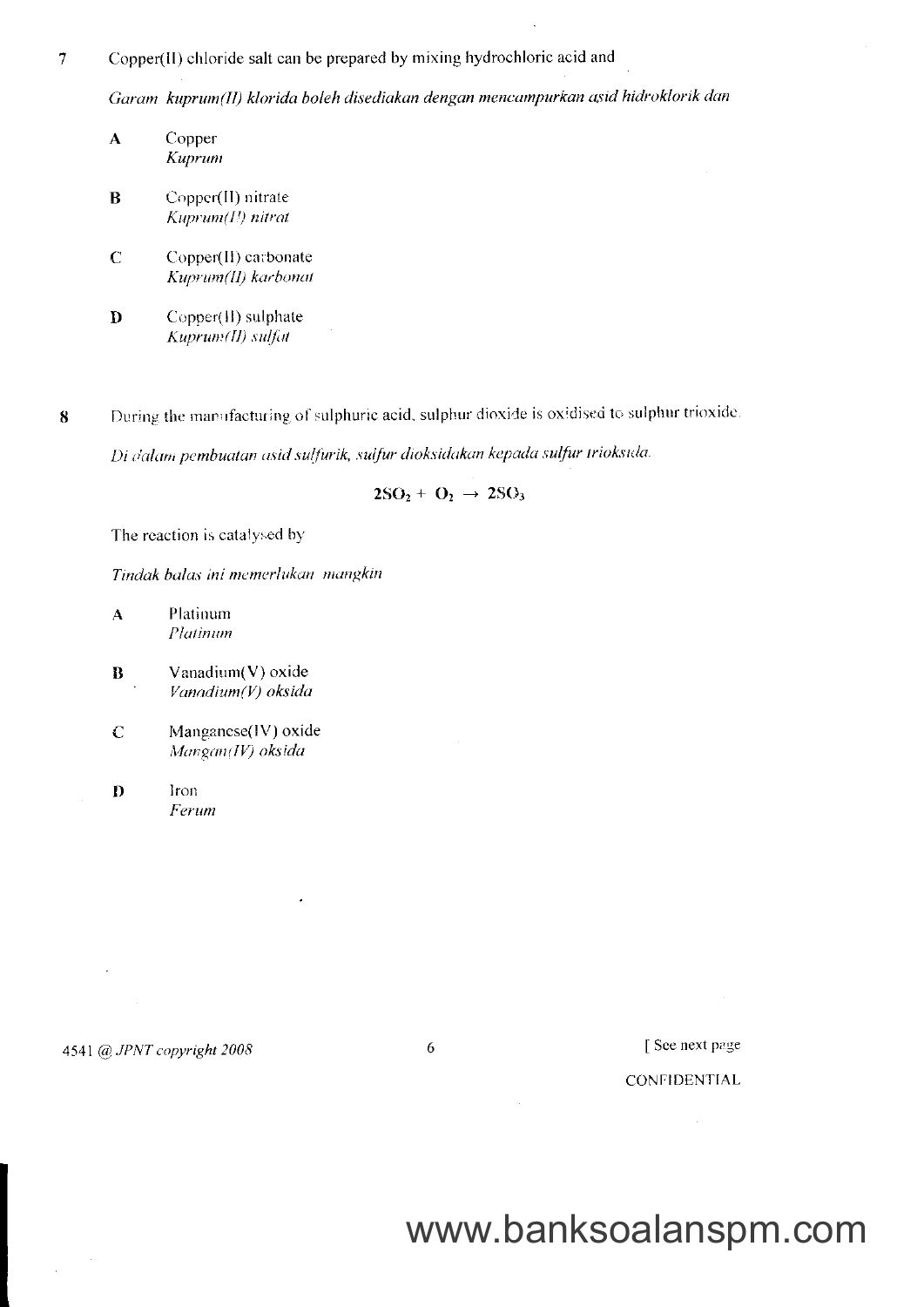Rajah 5 di bawah menunjukkdn empal set radas untuk mengkaji kadar tindak balas.



Diagram 5 Rajah 5

Which of the following set of apparatus shows the magnesium ribbon disappears faster?

Antara set radas yang berikut, yang manakah menunjukkan pita magnesium hilang paling cepat?

- A Set I
- B Set II
- C Set lll
- D Set IV
- 10 Which of the following pairs of general formulae and homologue series is correct?

Antara pasangan formula am dan siri homolog berikut, yang manakah betul?

|                | General formula<br>Formula am | <b>Homologue series</b><br>Siri homolog |
|----------------|-------------------------------|-----------------------------------------|
| A              | $C_nH_{2n}$                   | Alkane<br>Alkana                        |
| B              | $C_nH_{2n+2}$                 | Alkene<br>Alkena                        |
| C              | $C_nH_{2n+1}OH$               | alcohol<br>alkohol                      |
| $\mathbf{D}$ . | $C_nH_{2n+1}COOH$             | Ester<br>Ester                          |

4541 @ JPNT copyright 2008

 $\tau$ 

I See next page

CONFIDENTIAL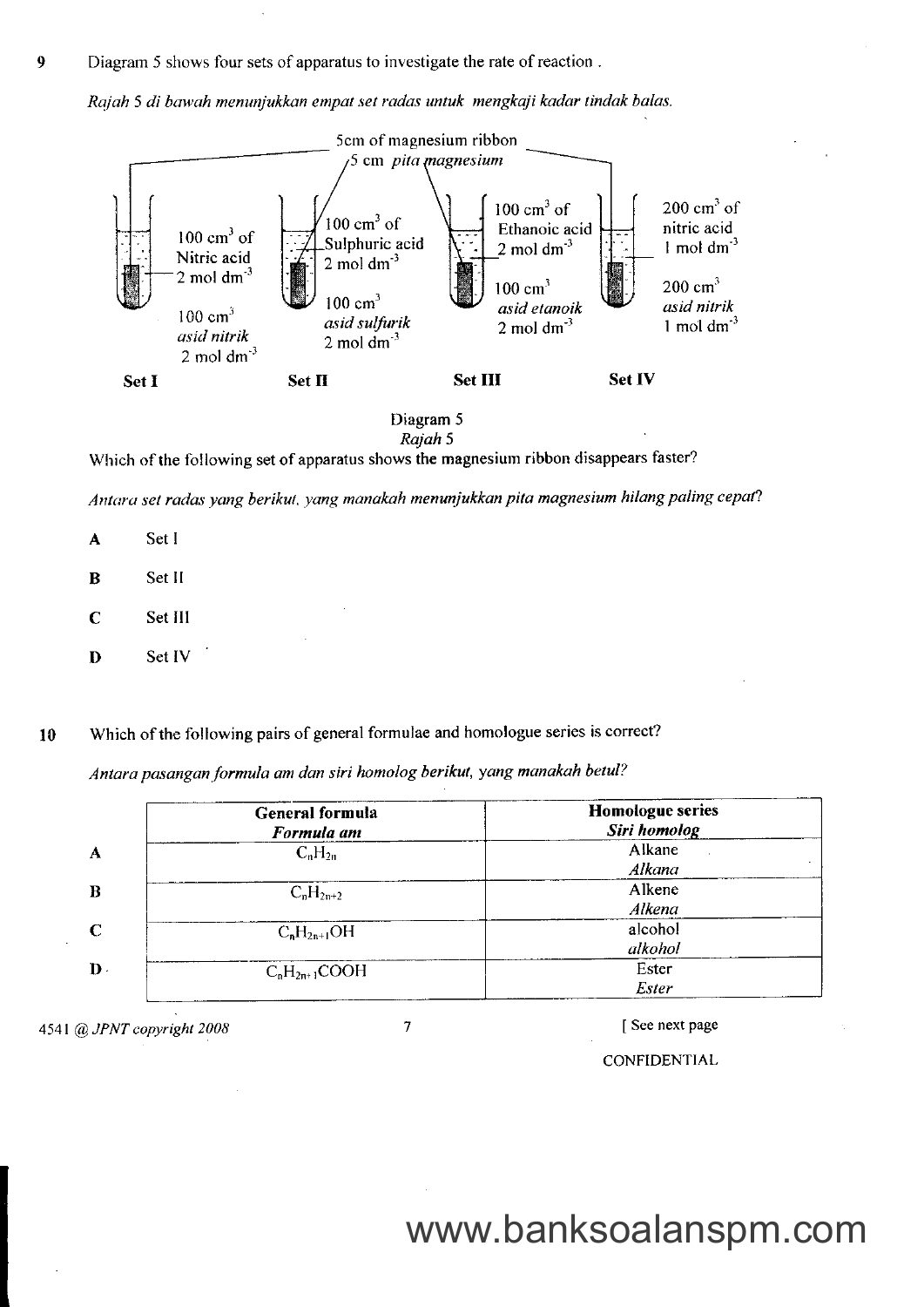$11$ Which of the following will happen when iron rusts?

Antara berikut yang manakah akan berlaku apabila besi karat?

- $\mathbf{A}$ Iron is reduced Besi diturunkan
- $\bf{B}$ Iron as cathode Besi sebagai katod
- $\overline{C}$ Atom of iron gains electron Atom besi menerima elektron
- $\overline{D}$ Oxidation number of iron increase Nombor pengoksidaan besi bertambah
- 12 Diagram 6 shows the energy level for the reaction  $A + B \longrightarrow C$ . The activation energy for the reaction is

Rajah 6 menunjukkan aras tenaga bagi tindak balas  $A + B \longrightarrow C$ . Tenaga pengaktifan bagi tindak balas tersebut adalah



### 4541 @ JPNT copyright 2008

8

### See next page

CONFIDENTIAL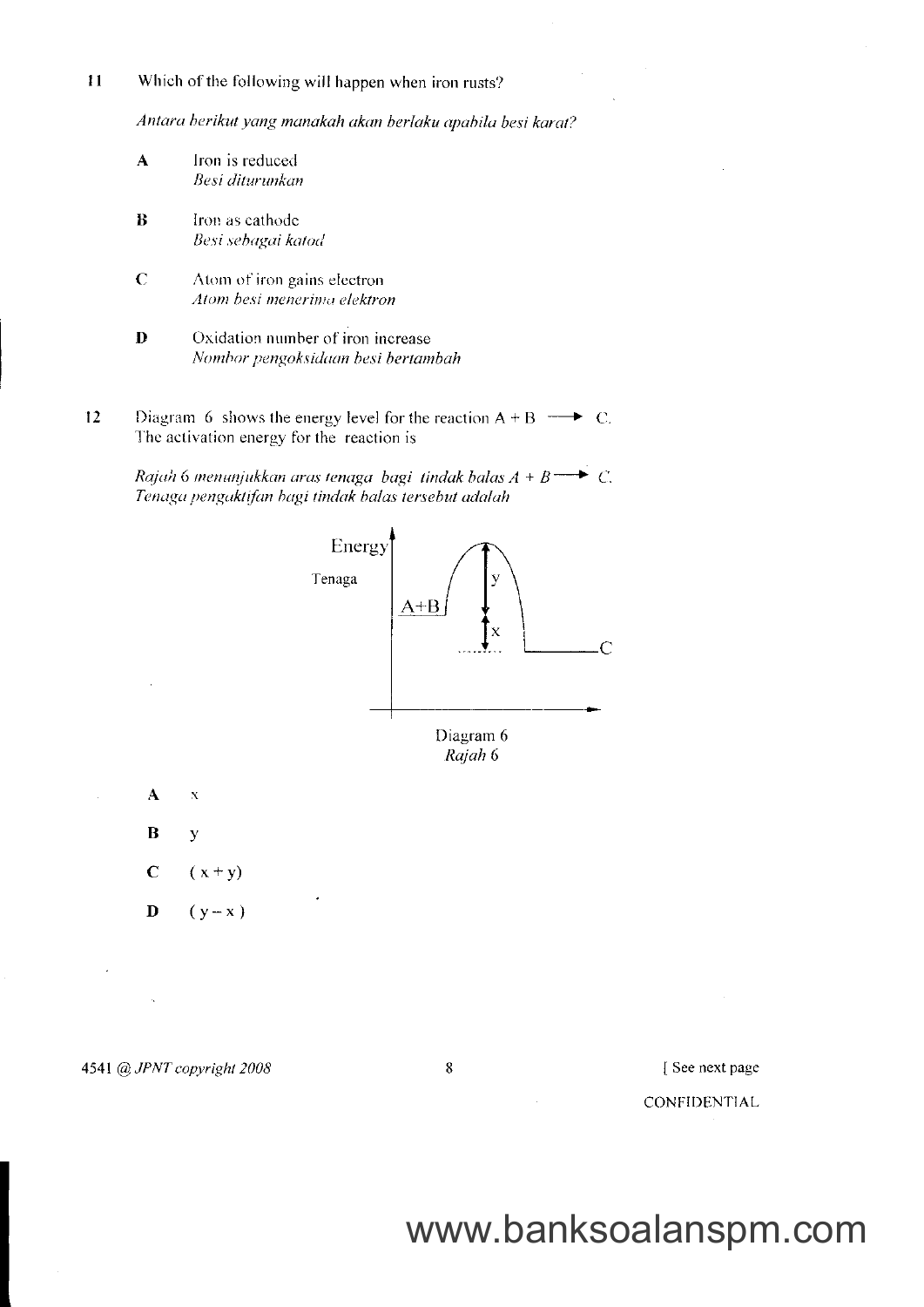13 Paracetamol is used as

Paracetamol digunakan sebagai

- $\mathbf{A}$ a traditional medicine suatu ubat tradisional
- $\bf{B}$ a psychotherapeutic drug suatu ubat psikoterapeutik
- $\overline{C}$ an analgesic drug suatu ubat analgesik
- $\overline{\mathbf{D}}$ an antibictic suatu antibiotik

14 Diagram 7 shows the symbol of an aluminium atom.

Rajah 7 menunjukkan simbol bagi atom aluminium.



### Diagram 7 Rajah 7

Which of the following is true about the symbol?

Antara yang berikut, yang manakah benar tentang simbol?.

|               | Proton number<br><b>Bilangan proton</b> | :Nucleon number<br>Nombor nukleon |
|---------------|-----------------------------------------|-----------------------------------|
|               |                                         | 27                                |
|               | 13                                      | 27                                |
| $\mathcal{C}$ | 13                                      | 14                                |
| n             | 27                                      |                                   |

4541 @ JPNT copyright 2008

 $\overline{9}$ 

[See next page

CONFIDENTIAL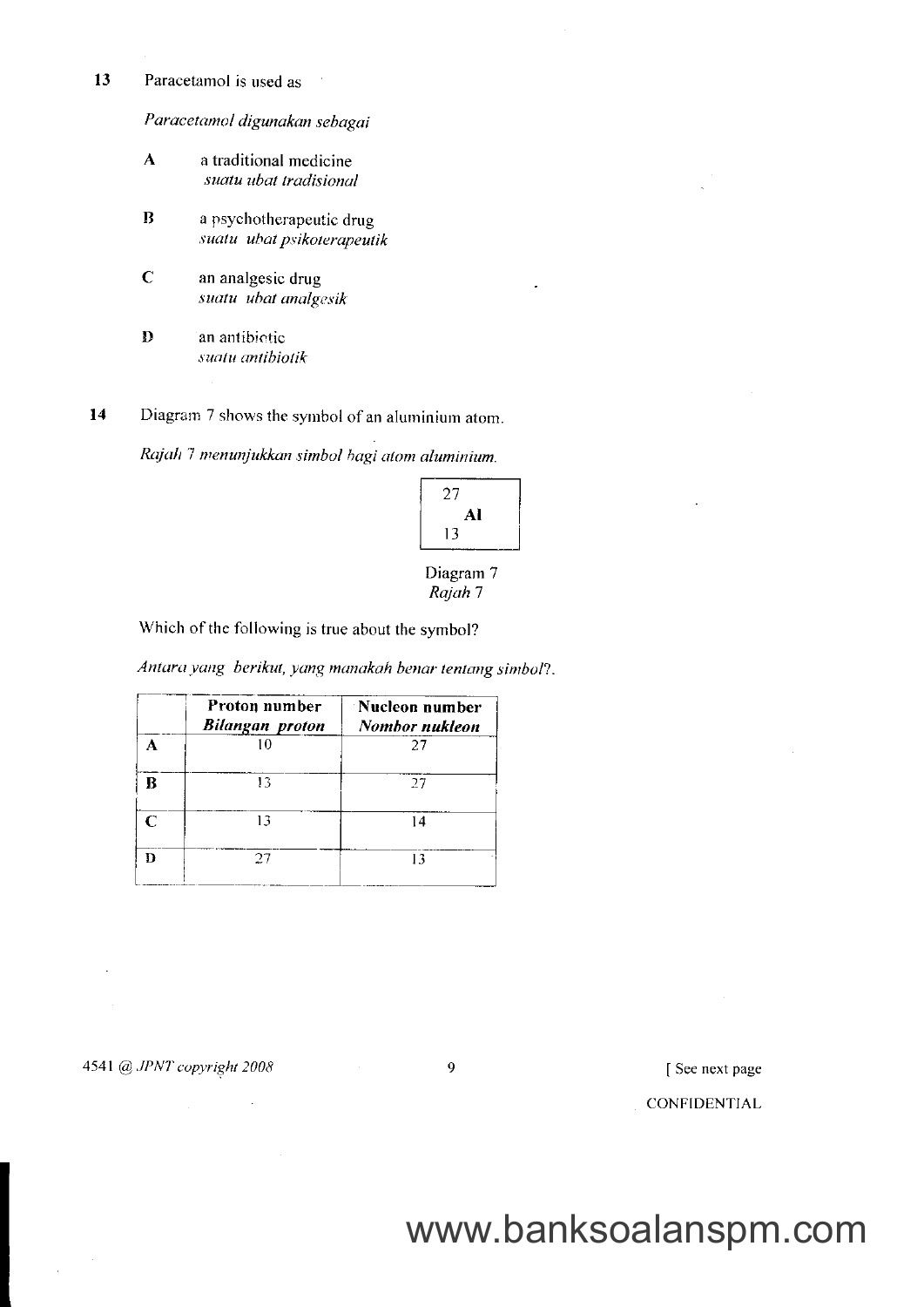15 Which of the following statements is true for one mole of a substance?

Yang manakah antara pernyataan berikut adalah benar bagi satu mol bahan?

- 1 mol of copper contains  $6.02 \times 10^{23}$  molecules  $\overline{\mathbf{A}}$ 1 mol kuprum mengandungi 6.02 X  $10^{23}$  molekul
- 1 mol of oxygen gas contains 6.02 X  $10^{23}$  atoms  $\mathbf{B}$ 1 mol gas oksigen mengandungi 6.02 X  $10^{22}$  atom
- $\mathbf C$ 1 mol of water contains the same number of atoms as in 12 g of carbon-12 1 mol air mengandungi bilangan atom yang sama dengan bilangan atom dalam 12 g karbon-12
- $\mathbf{D}$ 1 mol of carbon dioxide contains the same number of molecules as the number of atoms in 12 g of carbon-12 I mol karbon dioksida mengandungi bilangan molekul yang sama dengan bilangan atom dalam 12 g karbon-12
- 16 Which of the following oxide metals can react with both acids and alkalis?

Antara oksida logam berikut yang manakah boleh bertindakbalas dengan asid dan alkali?

- $\overline{\mathbf{A}}$ Sodium oxide Natrium oksida
- $\mathbf{B}$ Phosphorus(V) oxide  $F$ osforus(V) oksida
- $\mathbf C$ Aluminium oxide Aluminium oksida
- D Magnesium oxide Magnesium oksida

4541 @ JPNT copyright 2008

10

[See next page] **CONFIDENTIAL**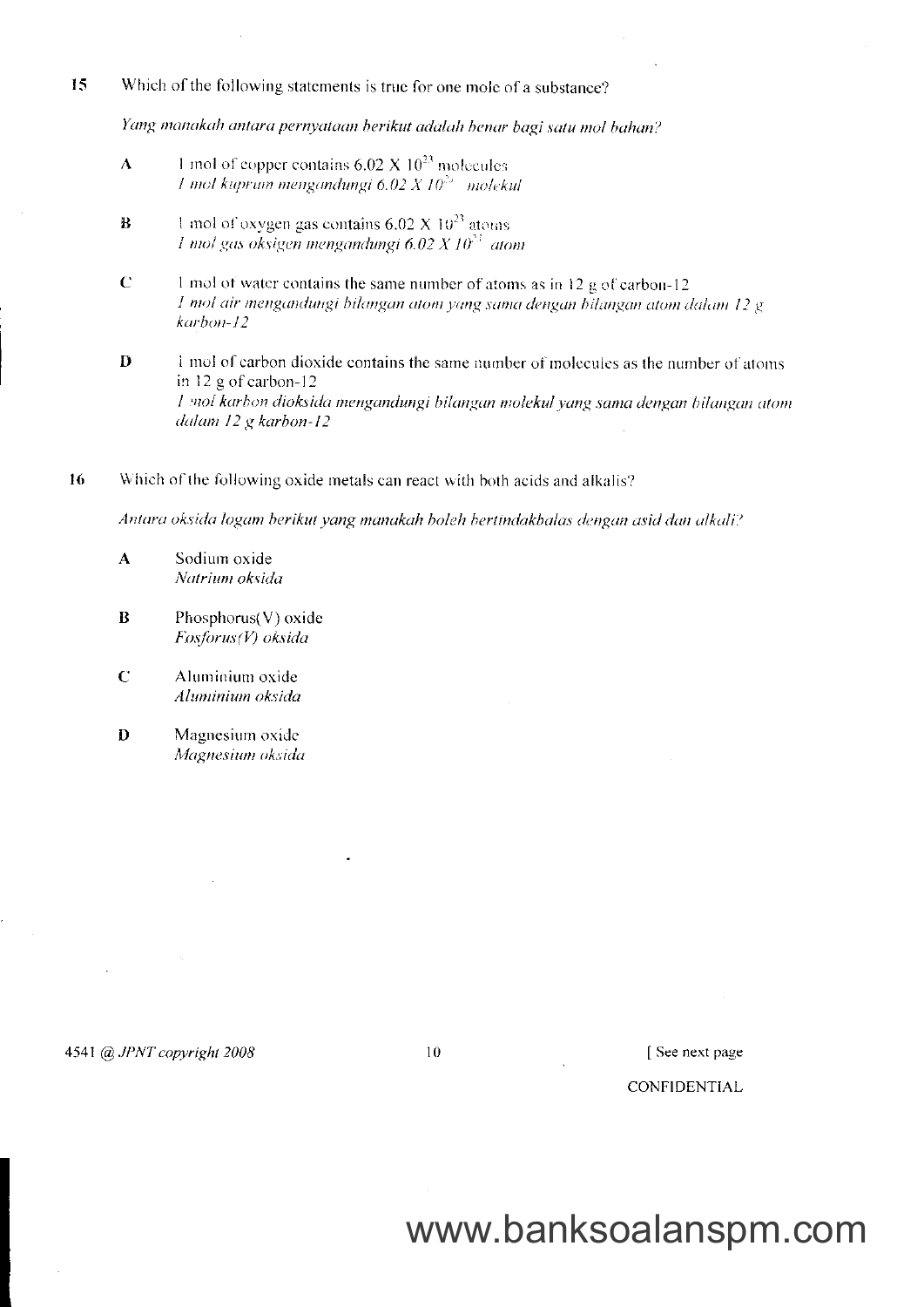#### 17 Which of the following substances is a covalent compound?

| <b>Substance</b><br>Bahan | Melting point/ $^{\circ}C$<br>Takat lebur $\ell^{\circ}$ C | Boiling point/ $^{\circ}C$<br>Takat didih/°C | <b>Electrical conductivity</b><br>Konduktor elektrik |  |
|---------------------------|------------------------------------------------------------|----------------------------------------------|------------------------------------------------------|--|
|                           | -38                                                        | 360.                                         | Conductor<br>Konduktor                               |  |
| B                         | $-21$                                                      | 104                                          | Non-conductor<br>Bukan konduktor                     |  |
| C                         | 780                                                        | 1650                                         | Non-conductor<br>Bukan konduktor                     |  |
|                           | 801                                                        | 1413                                         | Non-conductor<br><b>Bukan</b> konduktor              |  |

Antara sebatian yang berikut, yang manakah adalah sebatian kovalen?

#### 18 Diagram 8 shows the set up of the apparatus of an electrolytic cell.

Rajah 8 menunjukkan susunan radas bagi satu sel elektrolisis.



Which of the following half equation occurred at carbon electrode X?

Antara persamaan setengah yang berikut, yang manakah berlaku di elektrod karbon X?

 $2H'$  $2e \longrightarrow H_2$  $\Lambda$  $Cu<sup>2+</sup>$  $2e \longrightarrow Cu$  $\bf{B}$  $\pm$  $-\blacktriangleright$   $Cu^{2+}$  $\mathbf C$  $Cu$  $\frac{1}{4}$  $2e$  $\longrightarrow$  2H<sub>2</sub>O 4e  $\mathbf{D}$  $4OH$   $\pm$ 

4541 @ JPNT copyright 2008

 $\bar{z}$ 

 $\mathbf{1}$ 

[See next page

CONFIDENTIAL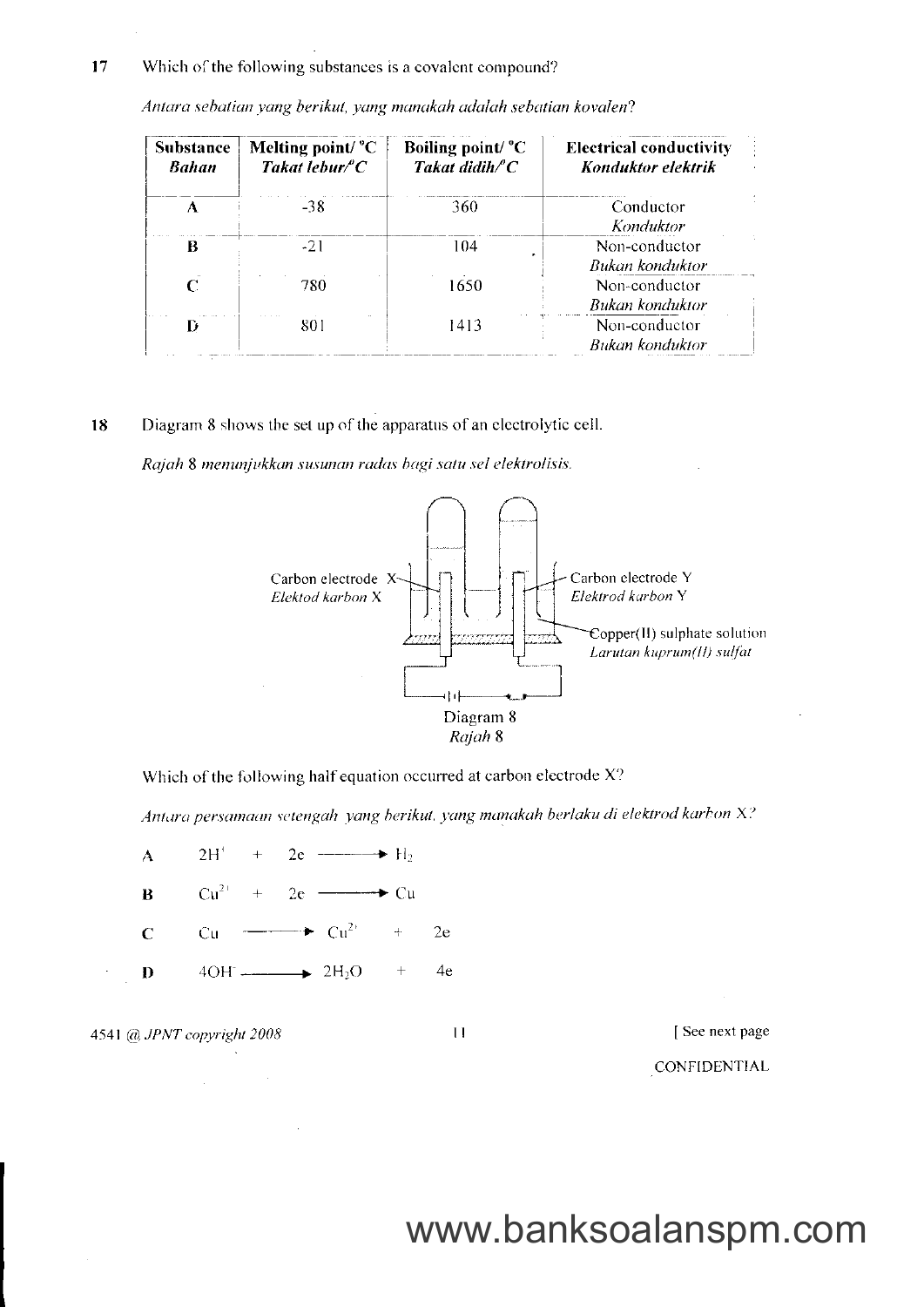- 19 Which of the following pairs of reactants resulted in neutralization process? Yang manakah antara pasangan bahan tindak balas berikut menghasilkan proses peneutralan?
	- $\mathbf{I}$ Sulphuric  $acid + potassium$  hydroxide  $\overline{A}$ sid sulfurik + kalium hidroksida
	- $\mathbf{H}$ Carbonic acid  $+$  magnesium hydroxide Asid karbonik + magnesium hidroksida
	- $\mathbf{H}$  $Hydrochloric acid + ammonia solution$  $A$ sid hidroklorik + larutan ammonia
	- $IV$ Nitric acid + calcium carbonate Asid nitrik + kalsium karbonat
	- $\mathbf{A}$ I and II only I dan II sahaja
	- $\overline{\mathbf{B}}$ I and IV only I dan IV sahaja
	- $\mathbf C$ I,II and III only I,II dan III sahaja
	- $\mathbf{D}$ I,III and IV only I,III dan IV sahaja
- 20 Which of the following compounds are needed to prepare ammonium sulphate fertiliser?

Antara sebatian berikut, yang manakah diperlukan untuk menyediakan baja ammonium sulfat?

- $\boldsymbol{\Lambda}$ Ammonia solution and sodium sulphate Larutan ammonia dan natrium sulfat
- $\bf{B}$ Ammonium nitrate solution and sulphuric acid Larutan ammonium nitrat dan asid sulfurik
- $\mathbf C$ Ammonia solution and sulphuric acid Larutan ammonia dan asid sulfurik
- $\bf{D}$ Ammonium chloride and potassium chloride Aammonium klorida dan kalium klorida

4541 @ JPNT copyright 2008

12

[See next page

**CONFIDENTIAL**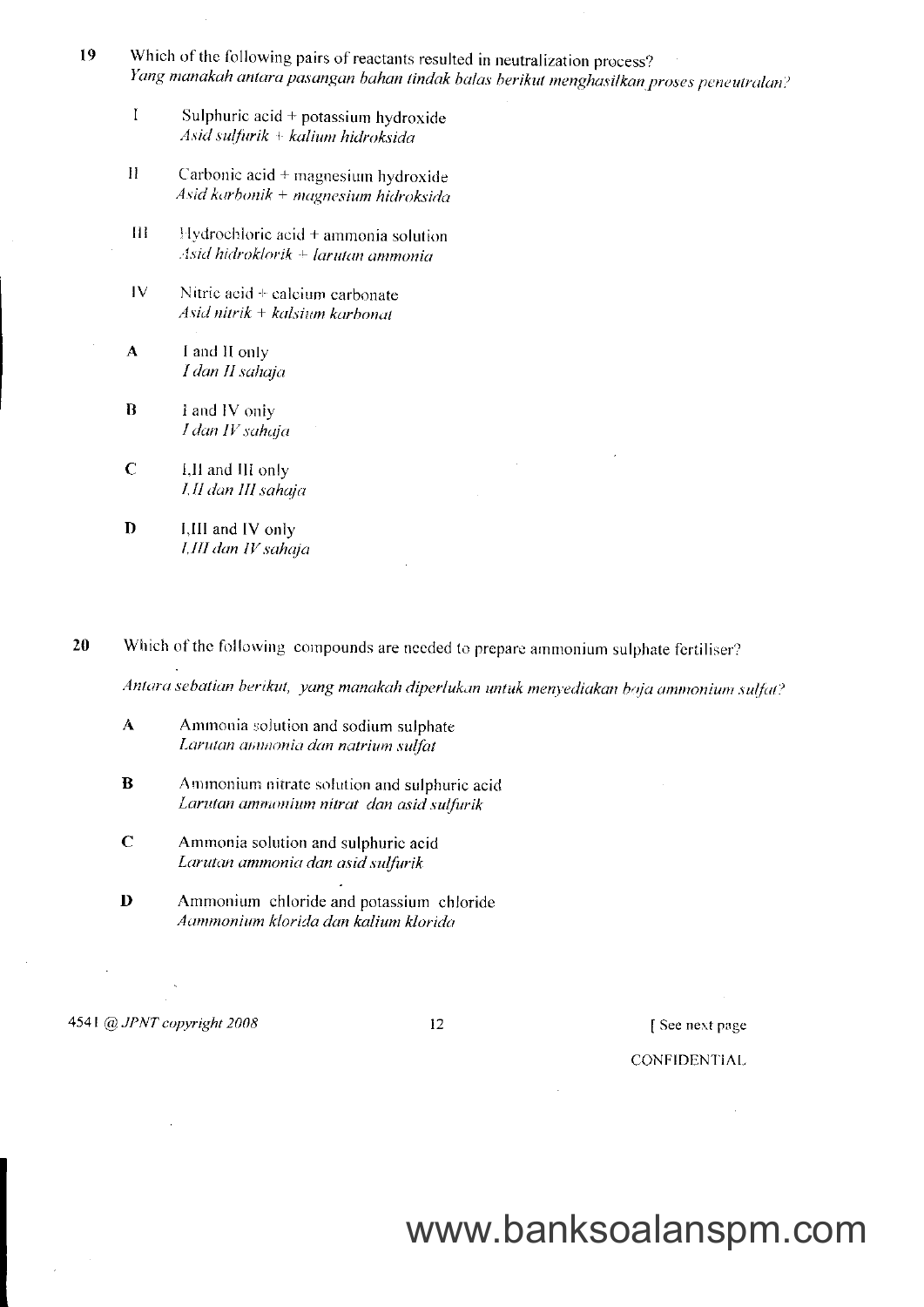#### 21 Diagram 9 shows the set up of the apparatus for a reaction

Rajah 9 menunjukkan susunan radas bagi satu tindak balas



When J is heated, the lime water becomes cloudy. Which of the following compounds could be J?

Apabila J dipanaskan, air kapor menjadi keruh. Antera sebatian berikut yang manakah mungkin J?

- Potassium karbonate  $\overline{\mathbf{A}}$ Kalium karbonat
- Lead(II) carbonate  $\mathbf{B}$ Plumbum(II) karbonat
- $\overline{C}$ Sodium carbonate Natrium karbonat
- D Calcium nitrate Kalsium nitrat
- Which of the following substances can be used to differentiate ethane and ethene? 22

Antara bahan berikut, yang manakah boleh digunakan untuk membezakan antara etana dan etena?

| А            | Lime water<br>Air kapur                                 |    |          |
|--------------|---------------------------------------------------------|----|----------|
| B            | Bromine water<br>Air bromin                             |    |          |
| $\mathsf{C}$ | Dilute sulphuric acid<br>Asid sulfuric cair             |    |          |
| ٠<br>D       | Sodium hydroxide solution<br>Larutan natrium hidroksida |    |          |
|              | 4541 @ JPNT copyright 2008                              | 13 | See next |

[See next page

**CONFIDENTIAL**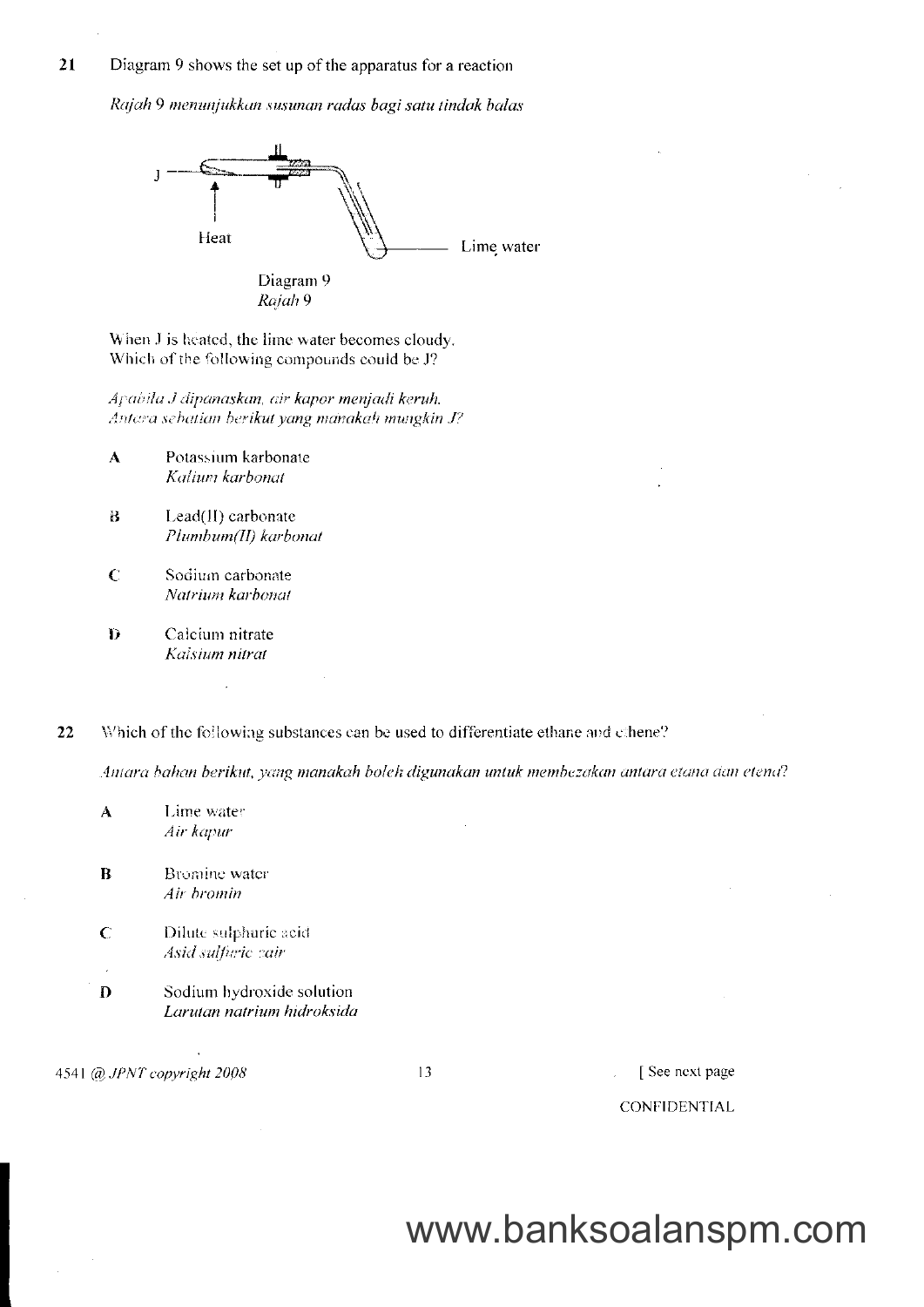Table 1 shows the mixture of zinc carbonate and hydrochloric acid used in experiments to study 23 the rate of reaction.

Jadual 1 menunjukkan campuran zink karbonat dengan asid hidroklorik yang digunakan dalam eksperimen untuk mengkaji kadar tindak balas.

|                                        | Zinc carbonate<br>zink karbonat |                                       | Hydrochloric acid, HCl<br>Asid hidroklorik                                                        |     |
|----------------------------------------|---------------------------------|---------------------------------------|---------------------------------------------------------------------------------------------------|-----|
| <b>Experiment</b><br><b>Eksperimen</b> | Mass(g)<br>Jisim(g)             | Physical<br>form<br>Bentuk<br>fizikal | Concentration<br>Volume<br><b>Kepekatan</b><br>Isipadu<br>$(mod \text{ dm}^3)$<br>$\text{cm}^3$ ) |     |
|                                        |                                 | Granule<br>Butiran                    | 50                                                                                                | 0.1 |
| Н                                      |                                 | Powder<br><b>Serbuk</b>               | 25                                                                                                | 0.2 |
|                                        | Table 1<br>Jadual               |                                       |                                                                                                   |     |

Which of the following graphs represent the two experiments?

Antara graf berikut, yang manakah mewakili kedua-dua eksperimen itu?

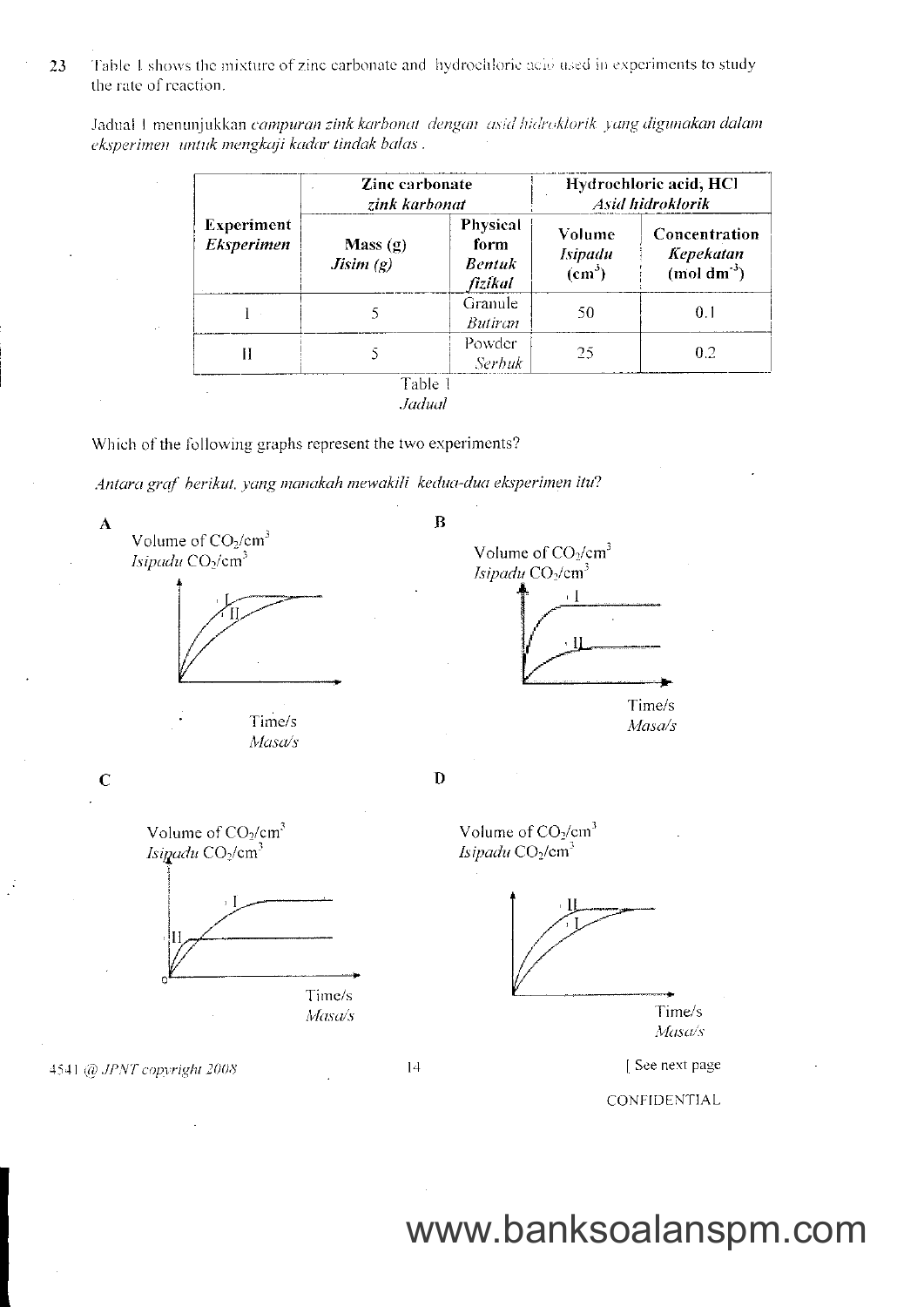The heat of neutralisation between hydrochloric acid and sodium hydroxide solution is higher 24 than the heat of neutralisation between ethanoic acid and sodium hydroxide solution because

Haba peneutralan antara asid hidroklorik dan larutan natrium hidroksida adalah lebih tinggi berbanding haba peneutralan antara asid etanoik dan larutan natrium hidroksida kerana

| $\mathbf{A}$ | energy is needed to ionise the ethanoic acid.<br>tenaga diperlukan untuk mengionkan asid etanoik                                                                        |
|--------------|-------------------------------------------------------------------------------------------------------------------------------------------------------------------------|
| B            | the reaction between ethanoic acid and sodium hydroxide solution is incomplete.<br>tindak balas antara asid ethanoik dan larutan natrium hidroxida adalah tidak lengkap |
| $\mathbf C$  | hydrochloric acid is a mineral acid whereas ethanoic acid is an organic acid.<br>asid hidroklorik adalah asid mineral manakala asid etanoik adalah asid organic         |
| Đ            | hydrochloric acid and ethanoic acid have different pH values.<br>asid hidroklorik dan asid etanoik mempunyai nilai pH yang berbeza.                                     |

25 Why are detergents more effective than soap?

Mengapakah detergen lebih berkesan daripada sabun?

- Detergents are biodegradable whereas soaps are non-biodegradable.  $\mathbf{A}$ Detergen boleh terurai manakala sabun tidak terurai
- $\overline{\mathbf{B}}$ Detergents reduce the surface tension of water whereas soaps do not. Detergen mengurangkan ketegangan permukaan air manakala sabun tidak.
- $\mathbf C$ Detergents are soluble in grease, whereas soaps are insoluble in grease. Detergen larut dalam gris, manakala sabun tidak larut dalam gris.
- $\mathbf{D}$ Detergents do not form scum in hard water, whereas soaps form scum in hard water. Detergen tidak membentuk kekat dalam air liat manakala sabun membentuk kekat dalam air liat.

4541 @ JPNT copyright 2008

 $\overline{15}$ 

[See next page

CONFIDENTIAL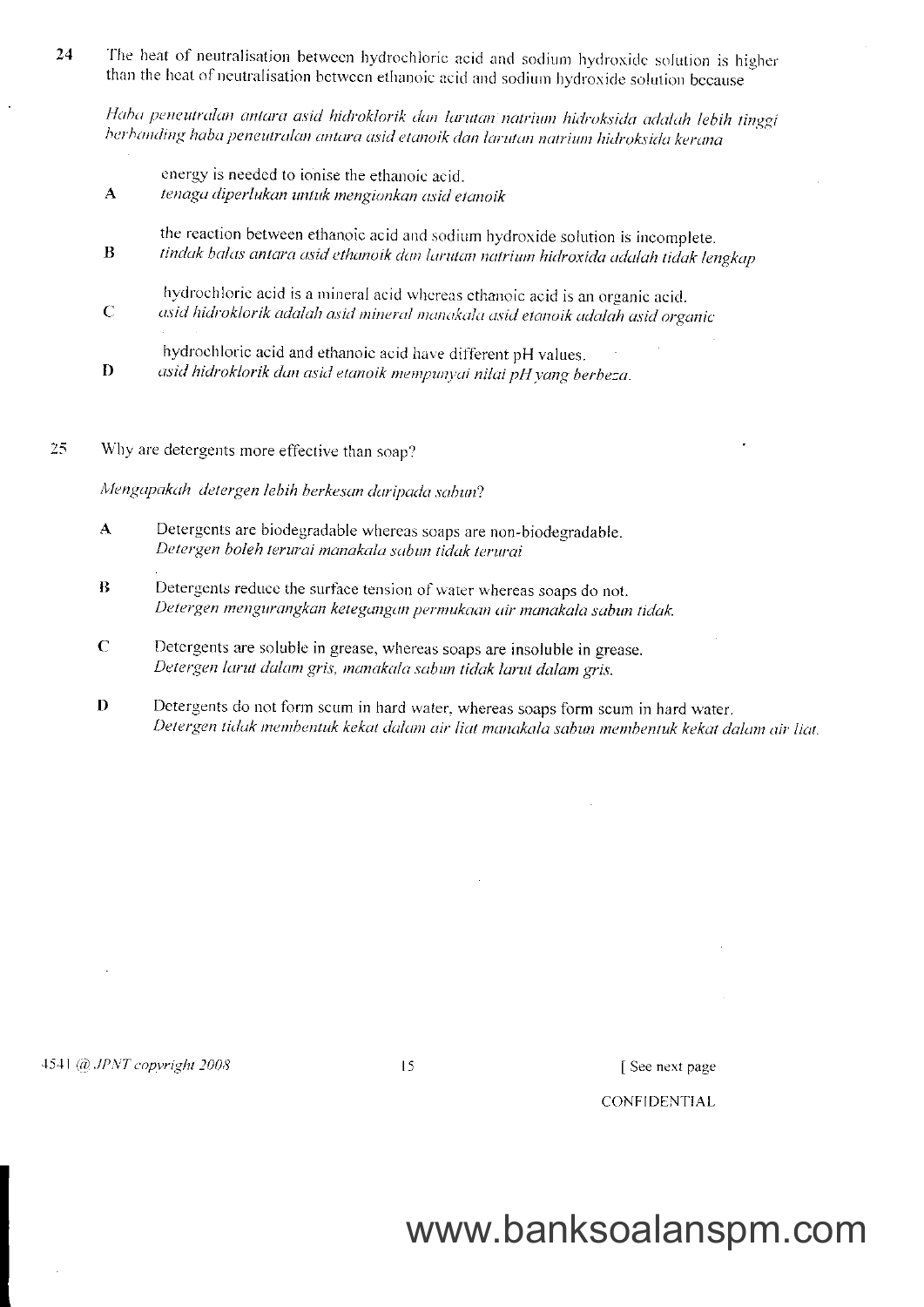26 Diagram 10 shows the set up of an experimen to investigate transfer of electrons at a distance Rajah 10 menunjukkan susunan radas bagi mengkaji pemindahan elektron pada suatu jarak



Which of the following statements are true?

Antara pernyataan berikut yang manakah benar?

- $\mathbf{I}$ Bromine acts as a oxidising agent Bromin bertindak sebagai agen pengoksida
- $\mathbf{H}$ Colourless solution change to brown at carbon Y Larutan tanpa warna berubah kepada perang di karbon Y
- $III$ Electrons flow from carbon Y to carbon X through the outer circuit Elektron mengalir dari karbon Y ke karbon X melalui litarluar
- $1V$ Oxidation number of iodine changes from 0 to -1 Nombor pengoksidaan iodin berubah daripada 0 kepada -1
- $\mathbf{A}$ I and II only I dan II sahaja
- $\bf{B}$ III and IV only III dan IV sahaja
- $\mathbf C$ I, II and III only I, II dan III sahaja
- D I, II, III and IV I. II, III dan IV

16

[See next page

### CONFIDENTIAL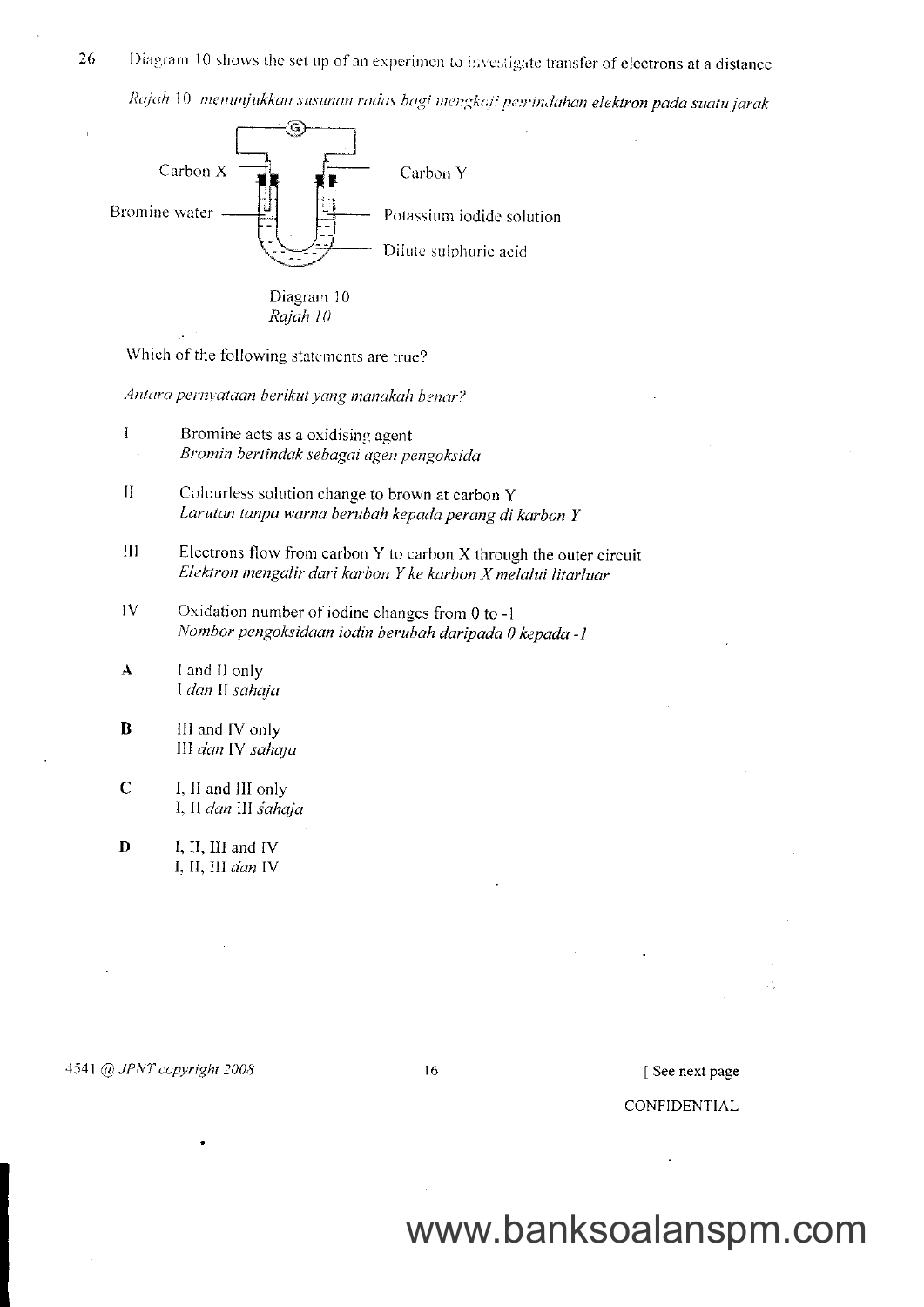Which of the following pairs of ion has the same of number of electrons? 27 [Proton number: Li = 3, O = 8, F = 9, Na = 11, Mg = 12, CI = 17, Ca = 20]

Antara pasangan ion yang berikut, yang manakah mempunyai bilangan elektron yang sama? [Nomber Proton: Li = 3, O = 8, F = 9, Na = 11, Mg = 12, Cl = 17, Ca = 20]

- $C\Gamma$  and  $F$  $\overline{\mathbf{A}}$  $C\Gamma$  dan  $F$
- $\mathbf{B}$  $Na<sup>+</sup>$  and  $Li<sup>+</sup>$  $Na<sup>+</sup>$  dan Li<sup>\*</sup>
- Ca<sup>2+</sup> and Mg<sup>2+</sup><br>Ca<sup>2+</sup> dan Mg<sup>2+</sup>  $\overline{C}$
- Mg<sup>2+</sup> and O<sup>2-</sup><br>Mg<sup>2+</sup> dan O<sup>2-</sup>  $\mathbf{D}$

Table 2 shows information about two types of elements. 28

Jadual 2 menunjukkan maklumat bagi dua jenis unsur.

| Element | Proton number | Electron configuration |
|---------|---------------|------------------------|
| Unsur   | Nombor proton | Susunan elektron       |
|         |               | 28                     |
|         |               | 288                    |
|         | Table 2       |                        |
|         | Jadual 2      |                        |

Based on the information in the table, both elements X and Y are Berdasarkan maklumat dalam jadual, unsur X dan Y adalah

- $\mathbf{A}$ Inert gases Gas nadir
- Negative ions  $\bf{B}$ Ion negatif
- Atoms of metals  $\mathbf C$ Atom logam
- Isotopes of the same element D Isotop unsur yang sama

4541 @ JPNT copyright 2008

17

See next page

CONFIDENTIAL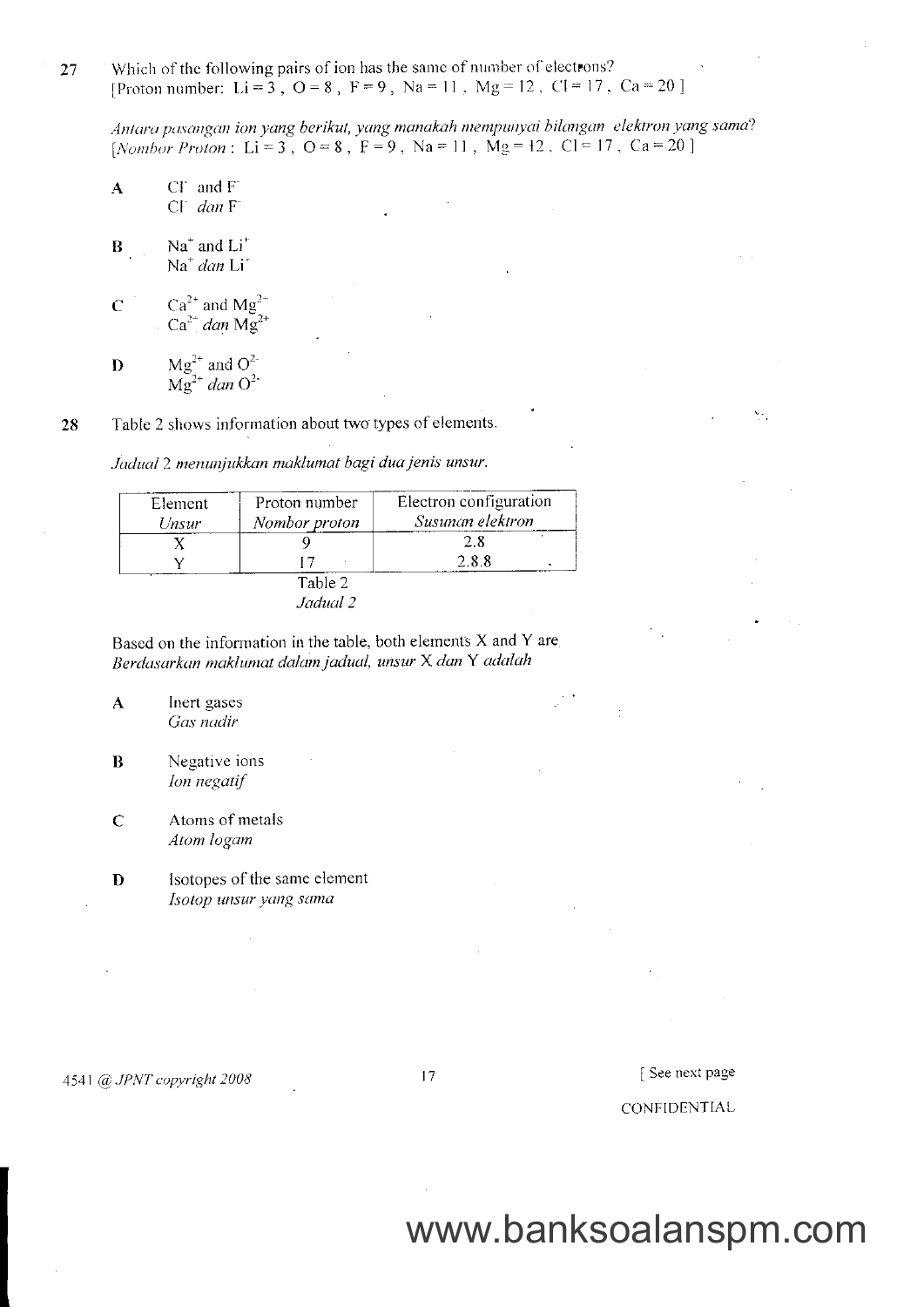29 Diagram 11 shows the symbols for two elements. The letters used are not the actual symbol of the elements

> Rajah 11 menunjukkan simbol bagi dua unsur Huruf yang digunakan bukan simbol sebenar unsur itu



Diagram 11 Rajah 11

Which of the following is true about J and M? Antara berikat yang manakah benar tentang J dan M?

- $\mathbf{A}$ Atomic size of J is larger than M Saiz atom J lebih besar daripada M
- $\mathbf{B}$ Both elements J and M are metals Kesemua unsur J dan M adalah logam
- $\mathbf C$ Both elements J and M in the same group in the Periodic Table of Elements Kesemua unsur J dan M dalam kumpulan yang sama dalam Jadual Berkala Unsur
- $\mathbf{D}$ Elements J reacts with element M to form a compound with the formula  $JM_2$ Unsur J bertindakbalas dengan unsur M membentuk sebtian dengan formula  $JM_2$

30 During the reaction between calcium and bromine to form a compound, Semasa tindak balas antara kalsium dan bromin untuk membentuk sebatian,

- A calcium atom shares a pair of electron with two bromine atoms. 人 Atom kalsium berkongsi sepasang elektron dengan dua atom bromin
- $\mathbf{R}$ A calcium atom donates two electrons to two bromine atoms. Atom kalsium menderma dua elektron kepada dua atom bromin.
- $\mathbf C$ A calcium atom shares two pairs of electron with two bromine atoms. Atom kalsium berkongsi dua pasang elektron dengan dua atom bromin.
- $\mathbf{D}$ A bromine atom donates two electrons to a calcium atom. Atom bromin menderma dua elektron kepada satu atom kalsium.

4541 @ JPNT copyright 2008

18

[See next page

**CONFIDENTIAL**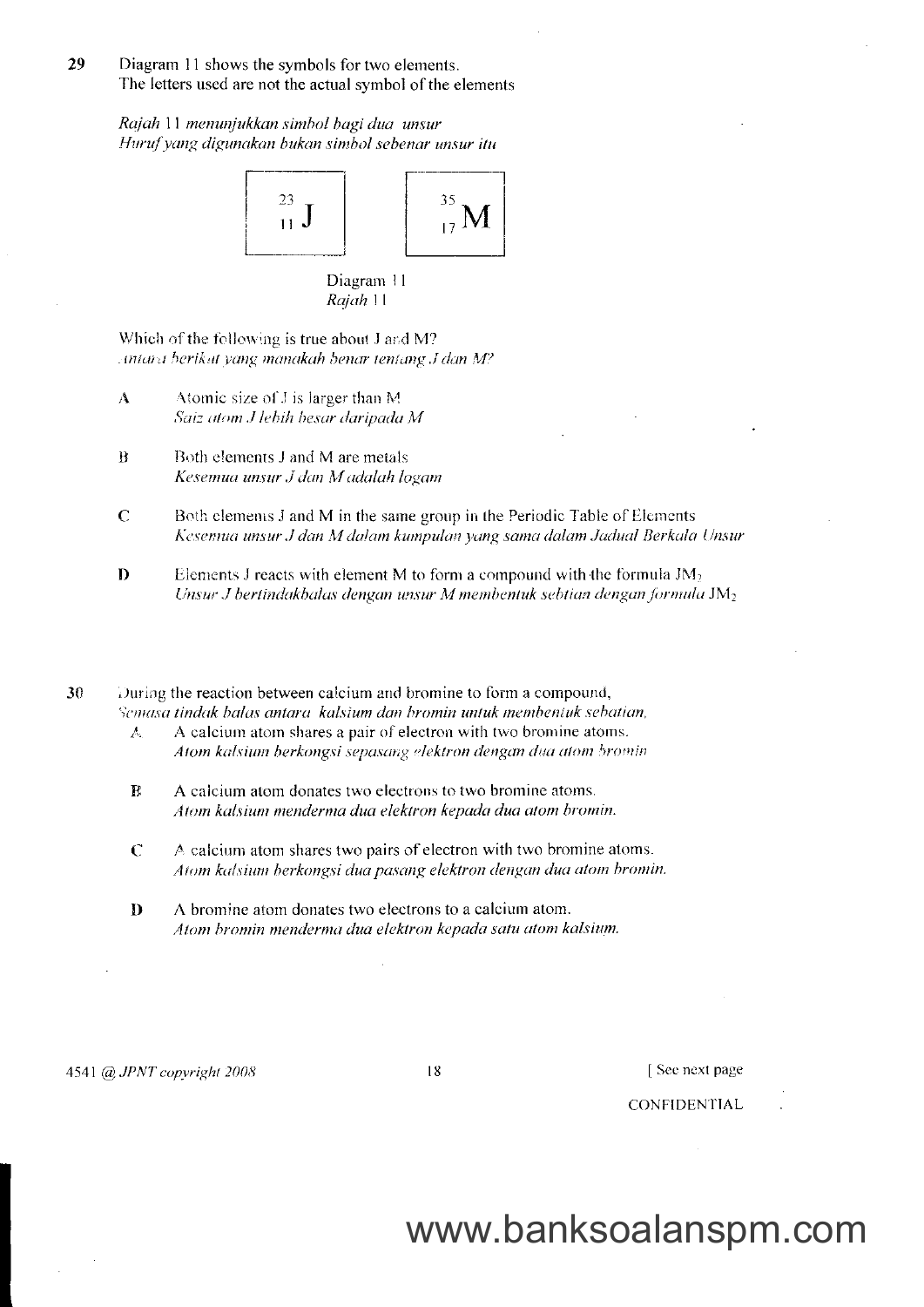31 Diagram 12 shows a set up of chemical cell using a pair of metal Y and metal Z as clectrodes.

Rajah 12 menunjukkan susunan radas sel kimia menggunakan pasangan logam Y dan logam Z sebagai elektrod.



flow from Metal Y to Metal 2. Electro Elektron mengalir daripada logam Y ke logam Z

Which of the following true about the cell? Antaru perayataan berikut yang manakah benar tentang sel itu?

- $\mathbf{A}$ Atom Z ionizes Atom Z mengion
- $\bf{B}$ Ion  $Z^2$  is discharged Ion  $Z^2$  dinyaheas
- Ion  $Y_{\perp}^{2+}$  is discharged  $\mathbf C$ Ion  $Y^{2+}$  dinvances
- D Nitrate ion is discharged Ion nitrat dinyalweas

32 Which of the following particles is not found in an aqueous solution of nitric acid?

An sau yang berikut, zarah yang manakah tidak terdapat dalam larutan asid nitrik?

- $\mathbf{h}^{\text{th}}_{\text{i}}$  $\frac{1}{\sqrt{2}}$
- $\mathbb{R}^3$ OH<sup>-</sup>
- $NO<sub>3</sub>$  $\mathbb{C}$
- $\vec{D}$  $HNO<sub>3</sub>$

4541 @ JPNT copyright 2008

19

[See next page

### CONFIDENTIAL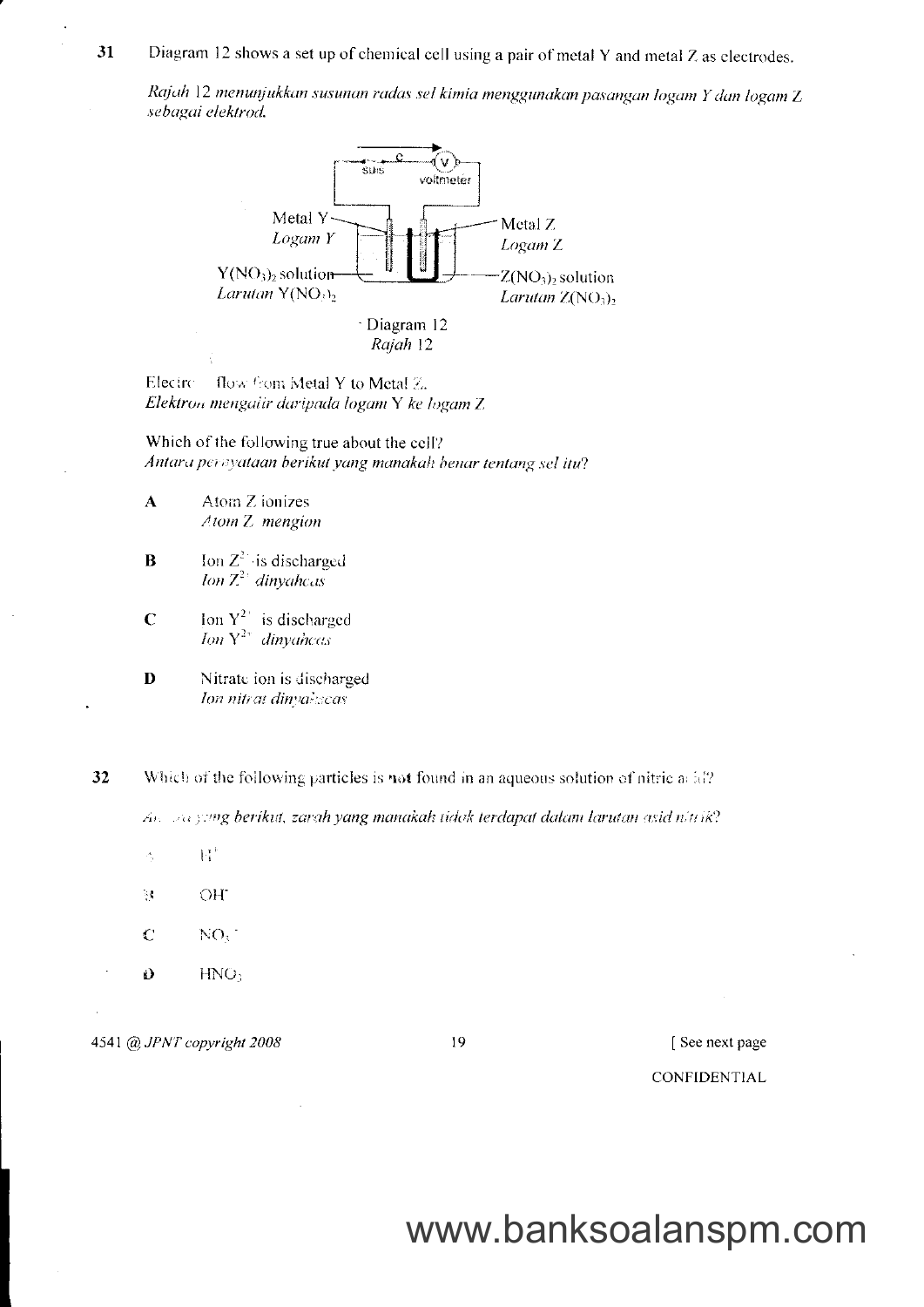33 Which of the following solutions form a white recipitate and soluble in excess sodium hydroxide solution?

Antara larutan berikut yang manakah membentuk mendakan putih dan larut dalam larutan natrium hidroksida berlebihan

- Zinc sulphate solution  $\mathbf{I}$ Larutan zink sulfat
- $\mathbf{H}$ Magnesium nitrate solution Larutan magnesium nitrat
- $III$ Aluminium chloride solution Larutan aluminium klorida
- IV Lead(II) nitrate solution Larutan plumbum(II) nitrat
- I and III only  $\boldsymbol{A}$ I dan III sahaja
- $\bf{B}$ II and IV only II dan III sahaja
- $\mathbf C$ I. III and IV only I, III dan IV sahaja
- II, III and IV only D II, III dan IV sahaja
- 34 Photochromic glass darkens on exposure to sunlight. The salt used to make photochromic glass is

Kaca fotokromik menjadi gelap apabila didedahkan kepada cahaya matahari. Garan: yang digunakan untuk membuat kaca fotokromik ialah

- Lead(II) nitrate  $\mathbf{A}$ plumbum(II) nitrat
- $\bf{B}$ Silver chloride Argentum klorida
- $\mathbf C$ Copper(II) sulphate Kuprum(II) sulfat
- D Iron(II) sulphate Ferum(II) sulfat

4541 @ JPNT copyright 2008

20

### [See next page]

CONFIDENTIAL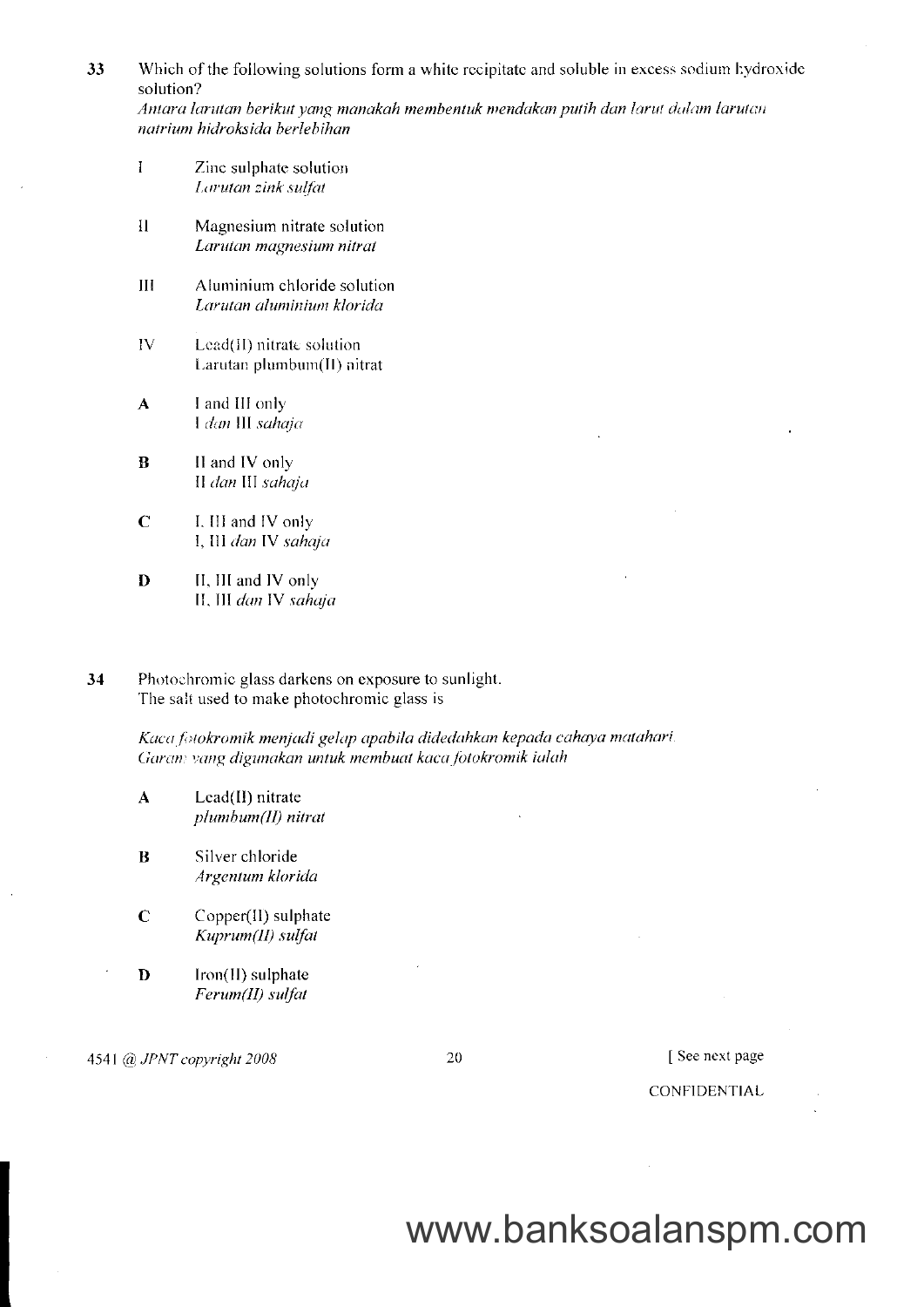The following equation shows the reaction between sodium thiosulphate with sulphuric acid. 35

> $Na_2S_2O_3 (aq) + 2HCl(aq)$  $\rightarrow$  2NaCl(*aq*) + H<sub>2</sub>O(l) + SO<sub>2</sub>(*g*) + S(s)

When the mixture is heated, it is found that the formation of yellow precipitate of sulphur is faster. This is because

Persamaan berikut menunjukkan tindak balas antara natrium tiosulfat dengan asid sulfuril.  $Na_2S_2O_3 (ak) + 2HCl(ak)$   $\longrightarrow$   $2NaCl(ak) + H_2O(c) + SO_2(g - S(\rho))$ Apabila campuran tindak balas dipanaskan, didapati pembentukan mendakan kunang adatur adalah lebih cepat. In: disebahkan oleh

- an increase in the kinetic energy  $\mathbf{A}$ pertambahan tenaga kinetik
- $\bf{B}$ an increase in the total surface area. pertambahan jumlah luas permukaan
- $\mathbf C$ an increase in the activation energy pertambahan tenaga pengaktifan.
- an increase in the number of particles perunit volume  $\mathbf{D}$ pertambahan bilangan zarah perunit isipadu
- The possible number of isemers for butane  $C_4H_{10}$  is/are 36 Bilangan isomer yang mungkin bagi butana  $C_xH_{10}$  adalah
	- $\mathbf{A}$  $\mathbf{1}$
	- $\bf{B}$  $\overline{2}$
	- $\mathbf C$ 3
	- $\overline{4}$ D

21

See next page

**CONFIDENTIAL**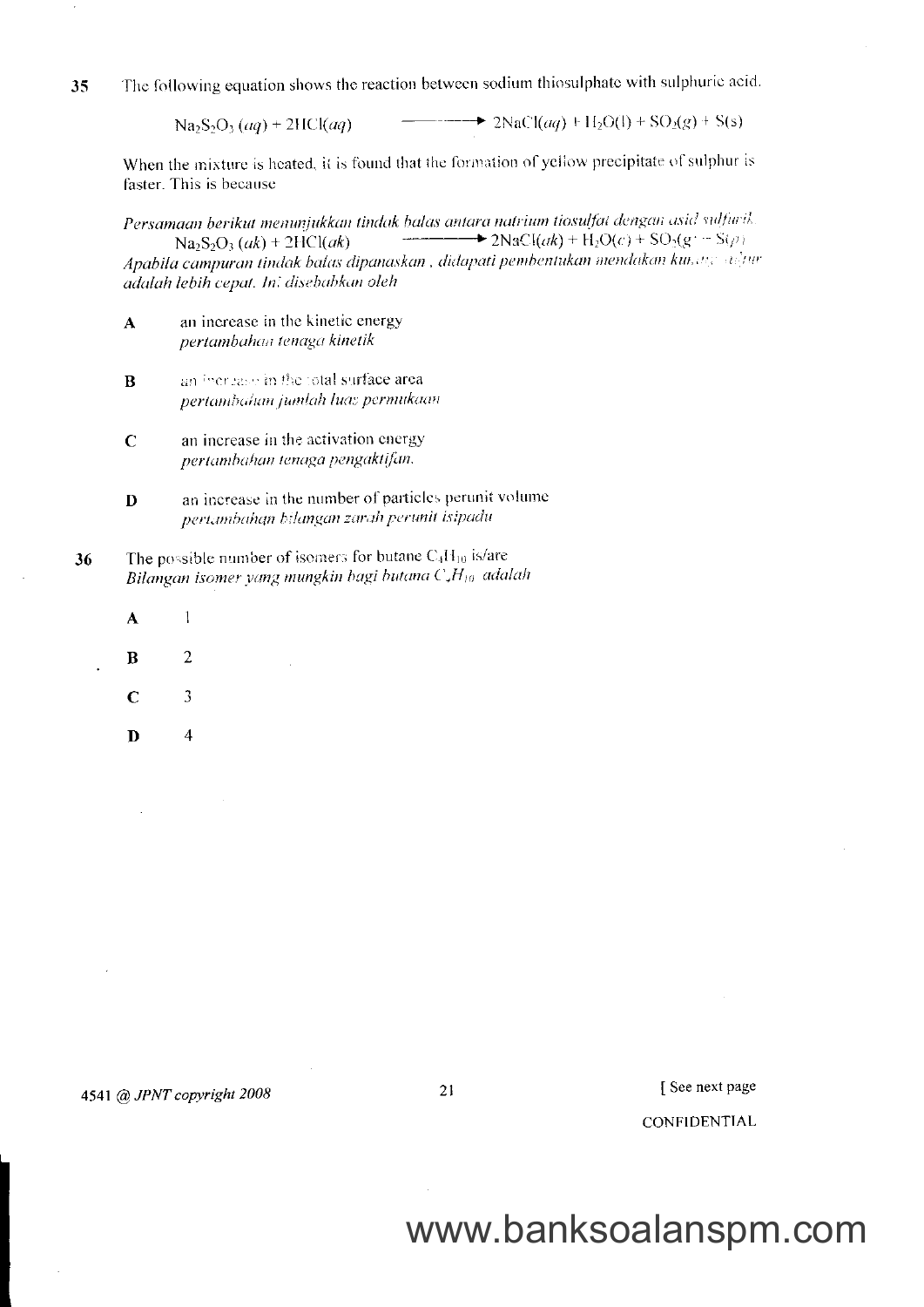37 lron(II) ion,  $Fe^{2+}$  in solution can be converted to iron(III) ion,  $Fe^{3+}$  by adding acidified potassium manganate(VII) solution. Which of the following can replace acidified potassium manganate  $(VII)$  in this reaction

 $\theta$ lon ferum(II), Fe<sup>2</sup> dalam larutannya boleh ditukarkan kepada ion ferum(III), Fe<sup>3</sup> dengun  $m$ encampurkan larutan kalium manganat(VII) berasid. Antara berikut yang manakah dapat menggantikan larutan kalium manganat(VII) berasid?

- A Zinc powder Serbuk zink
- B Potassium iodide solution Lorutan kalium iodida
- $C$  Suiphur dioxide gas Gos sulfur dioksida
- D Bromine water Air bromin
- 38 When 25 cm<sup>3</sup> of 0.25 mol dm<sup>-3</sup> silver nitrate solution is added into 25 cm<sup>3</sup> of 0.25 mol dm<sup>-3</sup> sodium chloride solution, the temperature of the mixture rises by  $3^{\circ}C$ . What is the quantity of heat released in this experiment?

Apabila 25 cm<sup>3</sup> of 0.25 mol dm<sup>-3</sup> larutan argentum nitrat ditambah ke 25 cm<sup>3</sup> of 0.25 mol dm<sup>-3</sup> larutan natrium klorida, suhu campuran tersebut meningkat sebanyak  $3^{\circ}C$ . Apakah kuantiti haba yang dibebaskan di dalam eksperimen ini.

(Specific heat capacity of water = 4.2 J  $g^{-1}$  °C<sup>-1</sup>) (Muatan haba tentu air = 4.2 J g<sup>-1 o</sup> C<sup>-7</sup>)

A 25x4.2x3.0J **B** 25 x 4.2 x 0.25 x 3.0 J  $C = 50 \times 4.2 \times 3.0 \text{ J}$  $D = 50 \times 4.2 \times 0.25 \times 3.0 \text{ J}$ 

- 39 Which of the following is true about soap or detergent ? Antara yang berikut, yang manakah benar tentang sabun atau detergen ?
	- A Soap forms scum in soft water Sabun membentuk kekat dalam air lembut
	- B Detergent forms scum in hard water Detergen membentuk kekal di dalam air liat
	- C The presence of magnesium ions in detergent forms scum Kehadiran ion magnesium di dalam detergen membentuk kekat
	- D Scum decreases the effectiveness of the cleansing action of a soap Kekot mengurangkan keberkesanan tindukan pencucian sabun

4541 @ JPNT copyright 2008 22 [ See next page

**CONFIDENTIAL**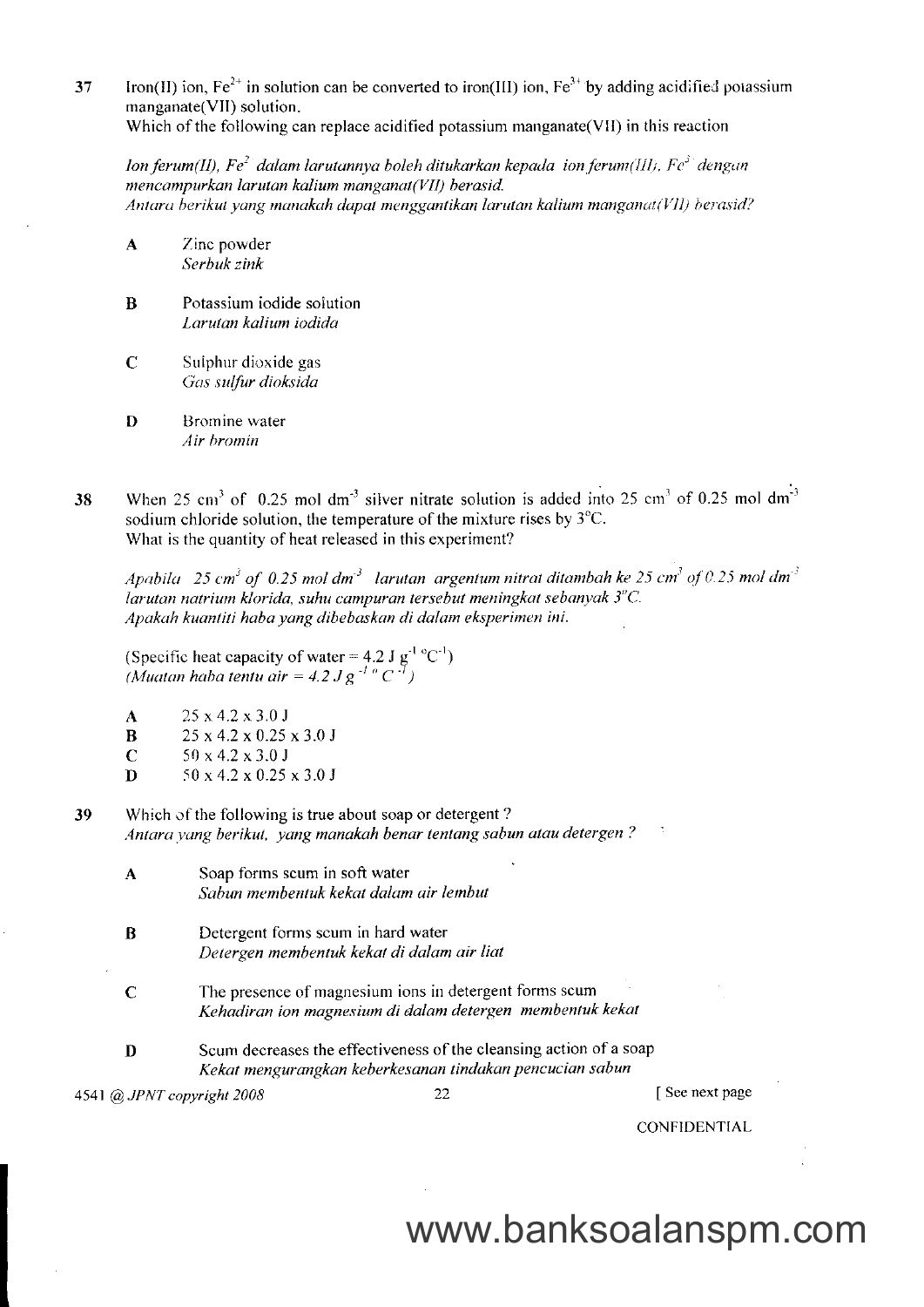40 Bromine-79 has 44 neutrons. Bromin-79 mempunyai 44 neutron

> Which of the following symbols represent the bromine atom? Antara simbol berikut, yang manakah mewakili atom bromin?

| A               | 35<br>ï         | Br |
|-----------------|-----------------|----|
|                 | 79              |    |
| B               | $\frac{44}{35}$ |    |
|                 |                 | Br |
| $\mathbf C$     | 79<br>35        |    |
|                 |                 | Br |
| $\frac{1}{2}$ ) | 79              | Br |
|                 | <sup>44</sup>   |    |

The formula for a sulphate ion is  $SO_4^{2*}$  and for a nitrate is  $NO_3^*$ .<br>If the formula of the sulphate salt of M is MSO<sub>4</sub>, what is the formula of the nitrate salt of M? 41

Formula bagi ion sulfat adalah  $SO_4^2$  dan ion nitrat adalah  $NO_3$ . Jika jormula bagi garam sulfat bagi M adalah MSO<sub>4</sub>, apakah formula bagi garam nitrat bagi M?

- $\overline{\mathbf{A}}$  $MNO<sub>3</sub>$
- $\bf{B}$  $M_2NO_3$
- $\mathbf C$  $M(NO<sub>3</sub>)<sub>2</sub>$
- $\mathbf{D}$  $M(NO_3)$

4541 @ JPNT copyright 2008

23

[See next page

**CONFIDENTIAL**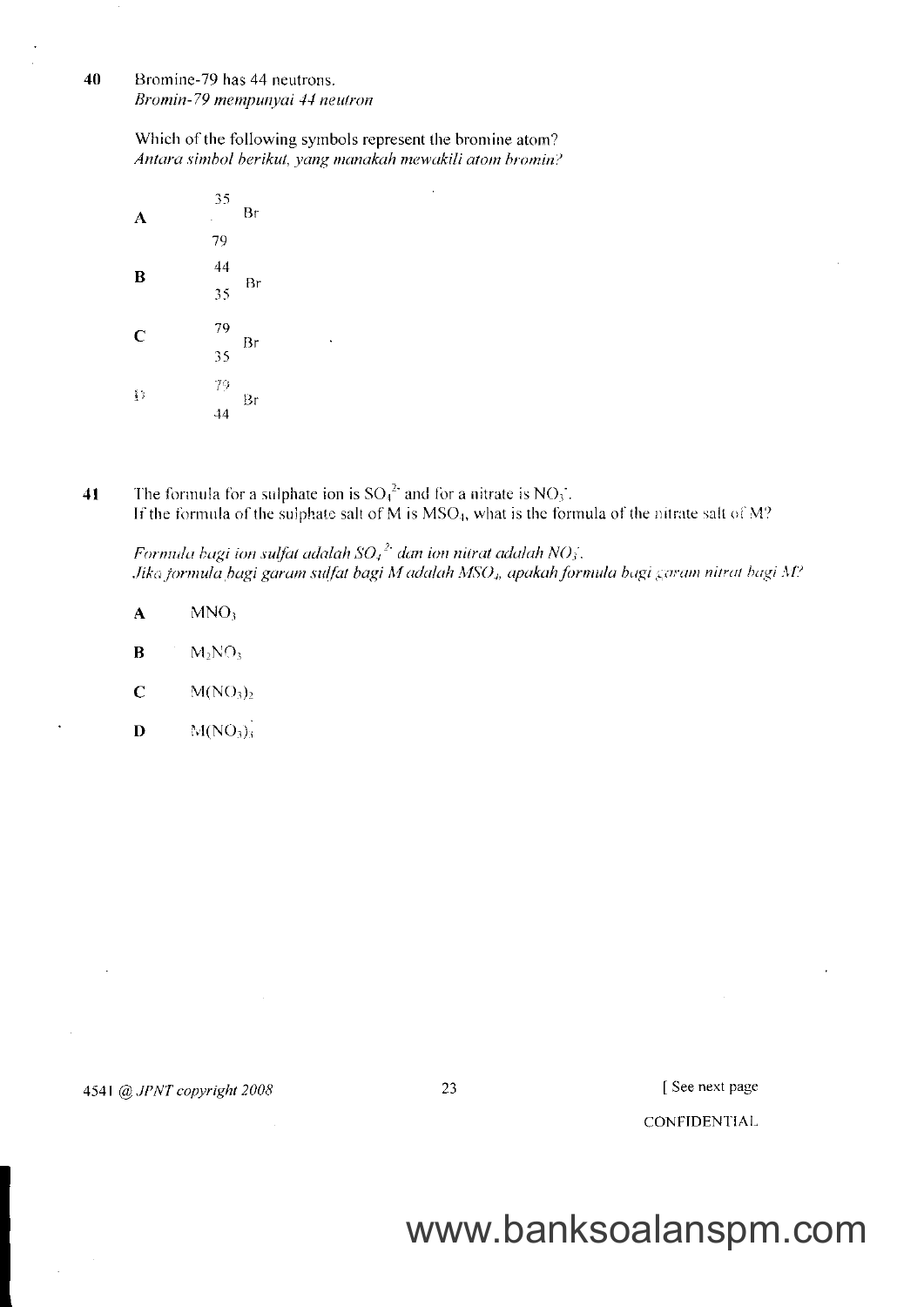42 Table 3 shows the number of electrons and neutrons for ion  $X^{2+}$  and Y. The letters used are not the actual symbol of the elements

Jadual 3 menunjukkan bilangan elektron dan bilangan neutron bagi ion  $\mathrm{X}^{2+}$  dan  $\mathrm{Y}^{\cdot}$ . Huruf yang digunakan bukan simbol sebenar unsur itu

| Ion | Number of electron<br><b>Bilangan elektron</b> | Number of neutron<br><b>Bilangan neutron</b> |
|-----|------------------------------------------------|----------------------------------------------|
|     | īΩ                                             |                                              |
|     | 18                                             |                                              |

Which of the following shows the correct nucleon number and proton number of the ion? Antara berikut yang manakah menunjukkan nombor nukleon dan nombor proton yang betul bagi ion itu?

|   | lon               | Nucleon number | Proton number |
|---|-------------------|----------------|---------------|
|   |                   | Nombor nukleon | Nombor proton |
| A | $\mathbf{Y}^{24}$ |                |               |
| B | $\mathbf{Y}^{2+}$ | 12             | 10            |
| С |                   | 17             | 18            |
| D |                   | 18             |               |

43 Table 4 shows the electron arrangement of atom P, Q, R and S. Jadual 4 menunjukkan susunan elektron bagi atom P, Q, R dan S.

| Atom | <b>Arrangement of electron</b> |
|------|--------------------------------|
|      | <b>Susunan elekkton</b>        |
|      |                                |
|      | 2.4                            |
|      | 2.8.1                          |
|      | 2.8.7                          |
|      | Tab                            |

Jadual 4

Which of the following atoms can form ionic bond? Antara pasangan unsur berikut, yang manakah boleh membentuk ikatan ion?

| А | P and Q<br>P dan Q     |
|---|------------------------|
| R | P and S<br>$P$ dan $S$ |
| C | Q and S<br>O dan S     |
|   | R and S<br>R dan S     |

4541 @ JPNT copyright 2008 24 [ See next page

 $\mathcal{F}_{\text{c},\text{c}}$ 

**CONFIDENTIAL** 

# www.banksoalanspm.com

 $\mathcal{I}$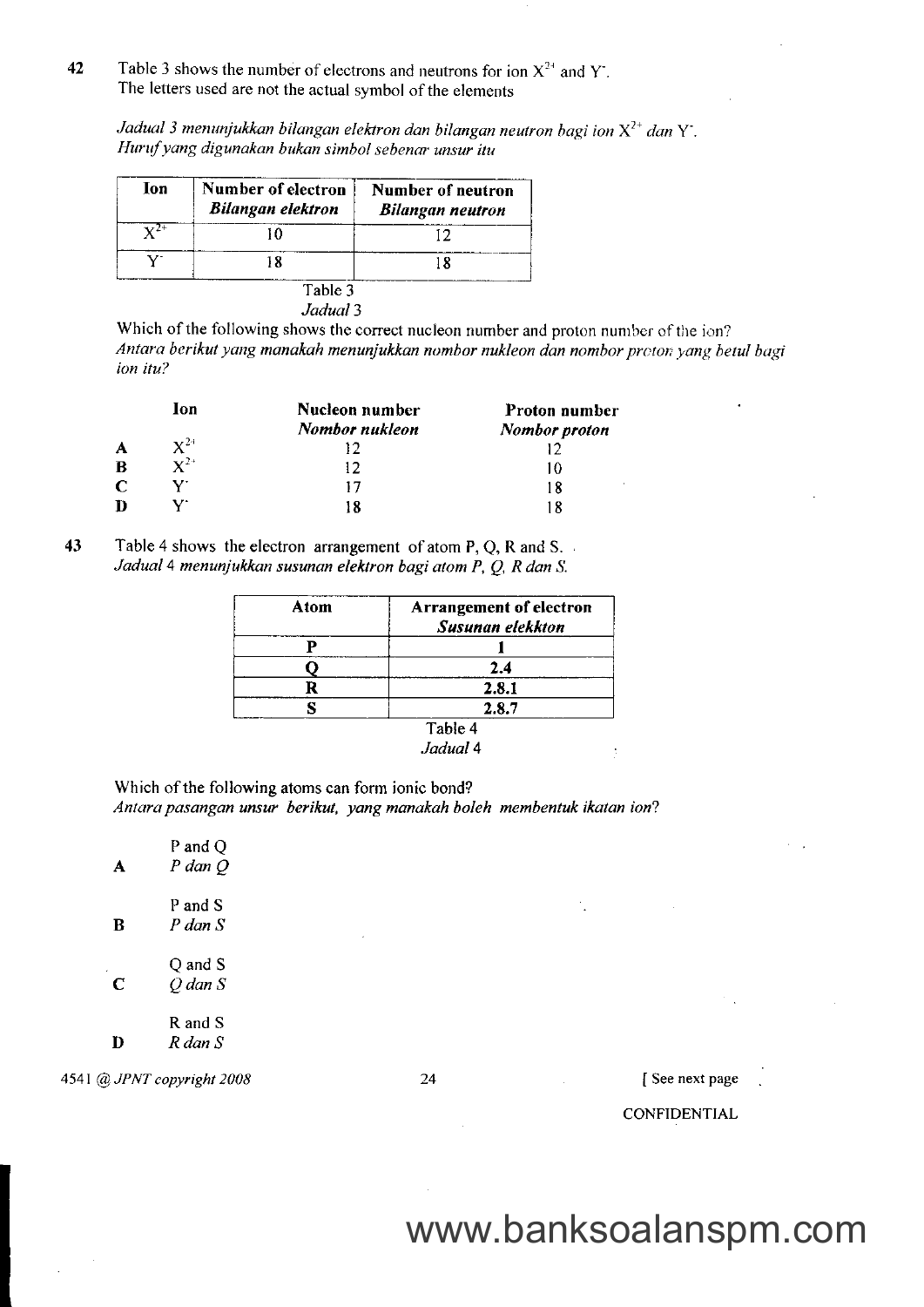Diagram 13 shows the apparatus set-up for an experiment to construct an electrochemical series. 44

Rajah 13 menunjukkan susunan radas suatu eksperimen bagi membina siri elektrokimia.



The results of the experiment are recorded in the table below.

Keputusan eksperimen dicatatkan di dalam jadual di bawah.

| <b>Electrode P</b><br><b>Elektrod P</b> | <b>Electrod Q</b><br><b>Elektrod Q</b> | Potential difference(V)<br>Beza keupayaan $(V)$ |  |
|-----------------------------------------|----------------------------------------|-------------------------------------------------|--|
| $\mathsf{Zinc}$<br>Zink                 | Copper<br>Kuprum                       | 1.1                                             |  |
| Zinc<br>Zink                            | Iron<br>Ferum                          | 0.2                                             |  |
| Magnesium<br>Iron<br>Magnesium<br>Ferum |                                        | Z                                               |  |
| Magnesium<br>Magnesium                  | Copper<br>Kuprum                       | 2.7                                             |  |

What is the value of Z?

Berapakah nilai Z?

0.9  $\mathbf{A}$  $\bf{B}$  $1.4$  $\mathbb{C}$  $1.6$ 1.8

D

4541 @ JPNT copyright 2008

25

[See next page]

CONFIDENTIAL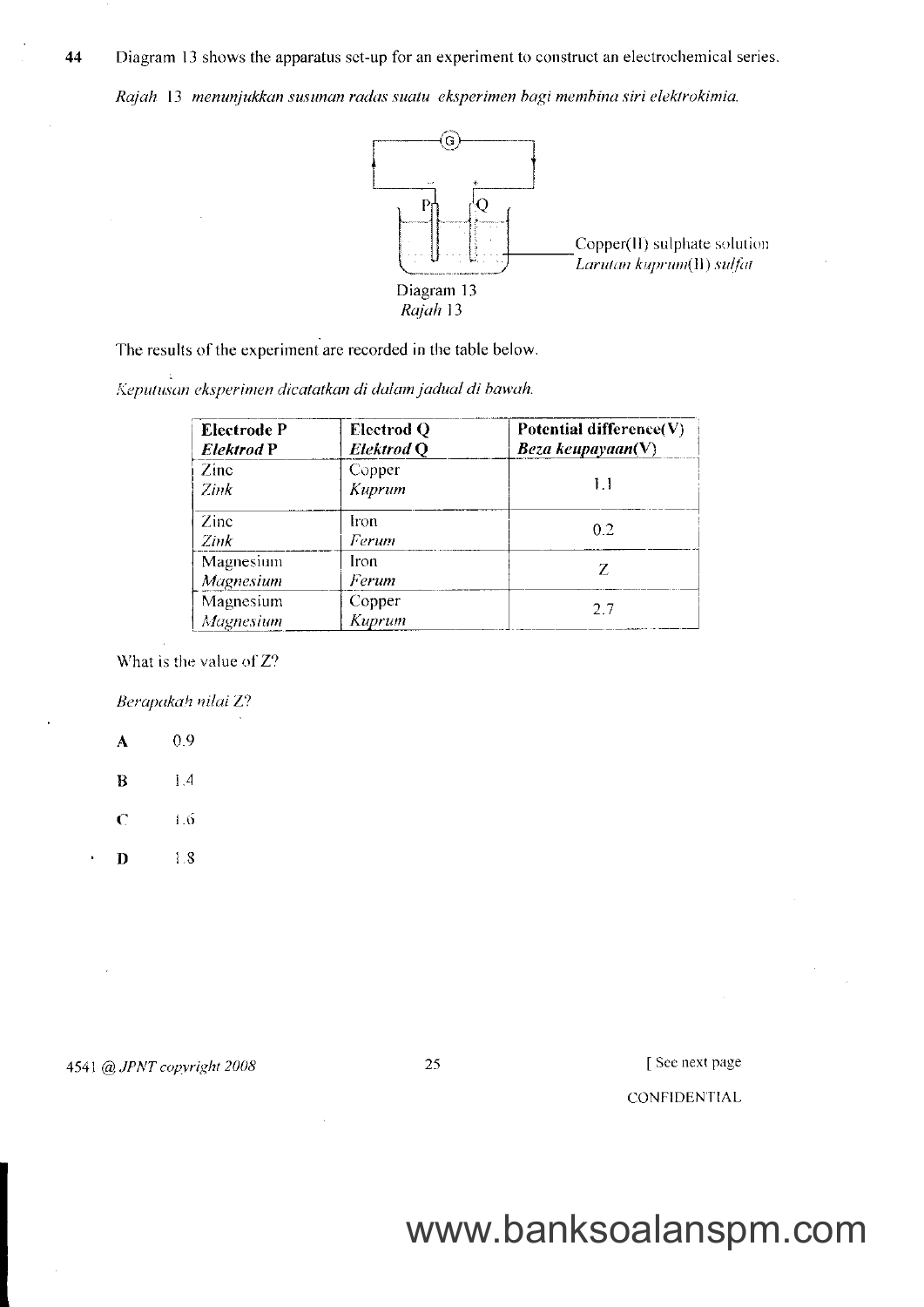45 Reactive metals react with dilute acids to produce hydrogen gas. 1.0 g of metal X is reacted with 100 cm<sup>3</sup> of 2.0 mol  $dm<sup>-3</sup>$  sulphuric acid.

Which of the following metals will liberate the largest volume of gas at room conditions? [Relative atomic mass:  $Mg = 24$ ,  $Al = 27$ , Fe = 56, Zn = 65 ]

Logam yang reaktif boleh bertindak balas dengan asid sulfurik untuk membehaskan gas hudrogen.  $1.0 \text{ g}$ logam X bertindak balas dengan  $100 \text{ cm}^3$  2.0 mol dm<sup>-3</sup> asid sulfurik. Antara logam yang berikut, yang manakah akan membebaskan isipadu gas yang paling banvak pada keadaan bilik? [*Jisim atom relatif:* Mg = 24, Al = 27, Fe = 56, Zn = 65 ]

- A Zinc Zink
- B lron Ferum
- C Magnesium Magnesium
- D Aluminium Aluminium

46 The equation below shows a heating reaction of calcium nitrate.

I'ersamaan kimia berikut menunjukkan tindakbalas pemanasan kalsium nitrat.

 $2Ca(NO<sub>3</sub>)<sub>2 (s)</sub>$   $\longrightarrow$   $2CaO<sub>(s)</sub> + 4NO<sub>2</sub>(g) + O<sub>2</sub>(g)$ 

What is the mass of calcium oxide formed when 16.4 g of calcium nitrate is heated? [Relative atomic mass :  $N = 14$ ,  $Q = 16$ ,  $Ca = 40$ ]

Berapakah jisim kalsium oksida terbentuk apabila 16.4 g kalsium nitrat dipanaskan? [Jisim atom relatif :  $N = 14$ ,  $Q = 16$ ,  $Ca = 40$ ]

- A 2.8g
- **B** 5.6 g
- $C = 11.2 g$
- $D = 56.0 g$

4541 @ JPNT copyright 2008 26

I See next page

### CONFIDENTIAL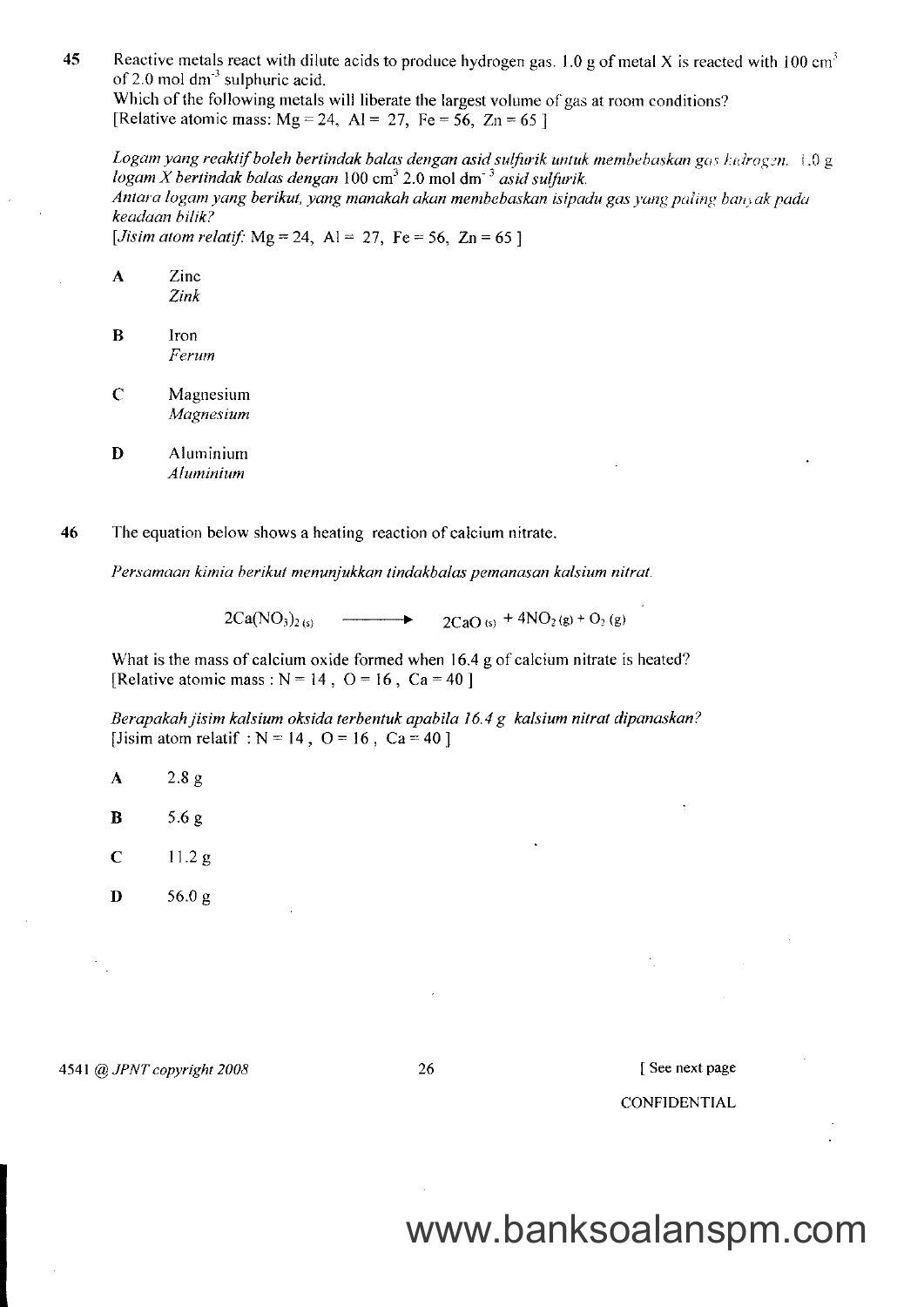

Picture Gambar

The picture above shows palm oil fruits. Palm oil contains glyceryl tripalmitate,  $CH<sub>3</sub>(CH<sub>2</sub>)<sub>14</sub>COOCH<sub>2</sub>$ 

 $CH<sub>3</sub>(CH<sub>2</sub>)<sub>14</sub>COOCH$ 

### $CH<sub>3</sub>(CH<sub>2</sub>)<sub>14</sub>COOCH<sub>2</sub>$

Saponification of one mole of glyceryl tripalmitate produces

Gambar di atas menunjukkan buah kelapa sawit. Minyak kelapa sawit mengandungi gliseril tripalmitat,  $CH_3(CH_2)_{14}COOCH_2$ 

> $CH<sub>3</sub>(CH<sub>2</sub>)<sub>14</sub>COOCH$  $CH<sub>3</sub>(CH<sub>2</sub>)<sub>14</sub>COOCH<sub>2</sub>$

Saponifikasi daripada satu mol gliseril tripalmitat menghasilkan

- A one mole glycerol and one mole soap. Satu moll gliserol dan satu mol sabun.
- **B** one glycerol molecule and three soap molecules. Satu molekul gliserol dan tiga molekul sabun.
- $C$  and mole glycerol and three moles soap. Satu mol gliserol dan tiga mol sabun.
- D soap and water molecules. Sabun dan molekul air.

4541 @ JPNT copyright 2008

27

See next page

**CONFIDENTIAL**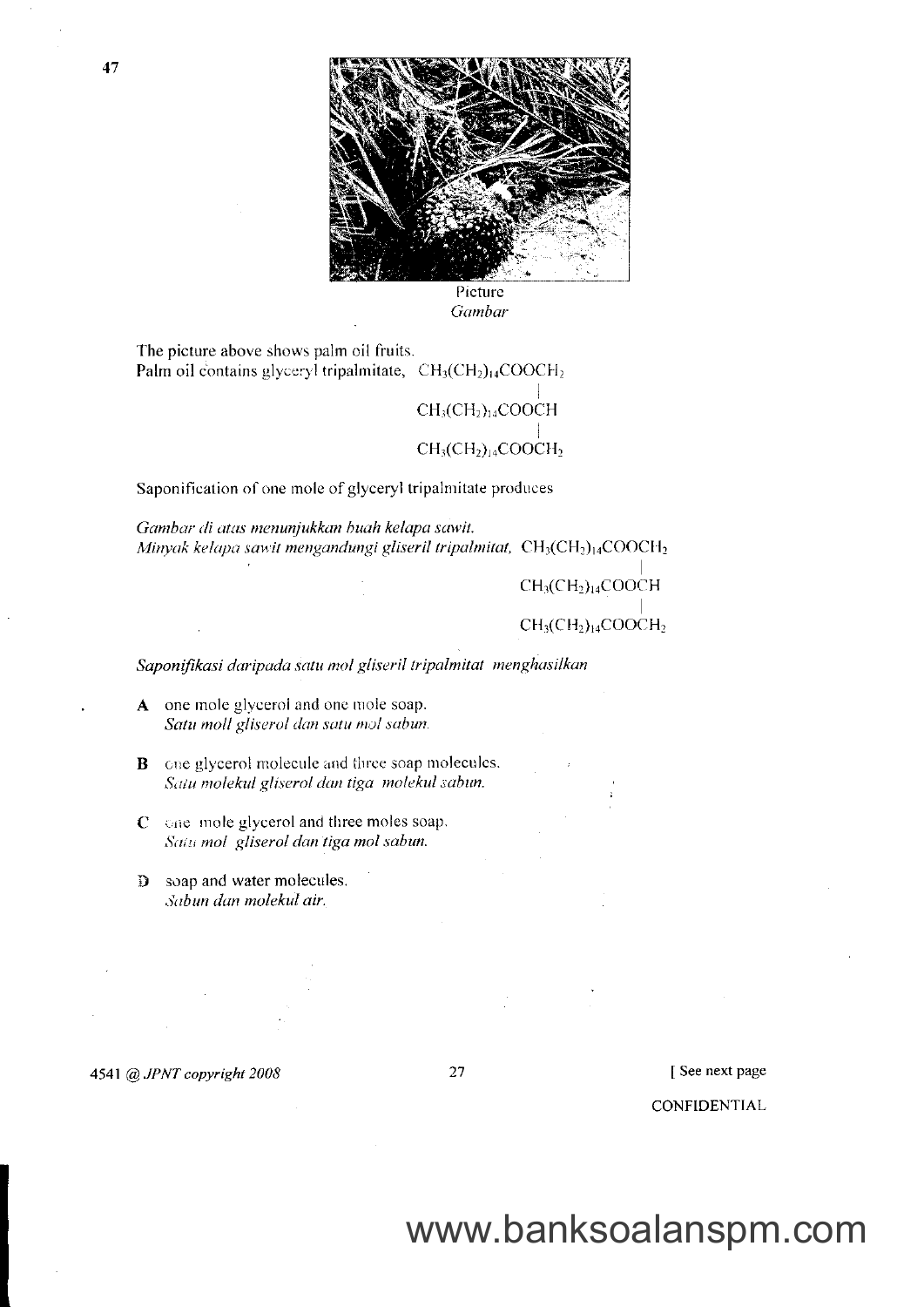48 Diagram 14 shows a graph of volume of hydrogen gas against time for the reaction between zinc and hydrochloric acid.

Rajah 14 menunjukkan satu graf isipadu melawan masa bagi tindak balas antara zink dan asid hidroklorik.



Which of the following is true about the graph?

Antara yang berikut, yang manakah benar berkenaan dengan graf tersebut?

- $\mathbf{A}$  The rate of reaction at 30 second is higher than at 15 second  $\cdot$ Kadar tindak balas poda saat yang ke-30 adalah lebih tinggi daripada saat yang ke-15
- B The maximum rate of reaction is at 45 second Kadar tindak balas maksimum adalah pada saat ke-45
- **C** The average rate of reaction is  $\frac{V}{45}$  cm<sup>3</sup> s<sup>-1</sup>

Kadar tindak balas purata ialah  $\frac{\text{V}}{45}$ cm<sup>3</sup> s<sup>-1</sup>

**D** The average rate of reaction is  $\frac{V}{60}$ cm<sup>3</sup> s<sup>-1</sup> Kadar tindak balas purata ialah $\frac{\chi}{60}$  cm<sup>3</sup> s<sup>-1</sup>

4541 @ JPNT copyright 2008 28

I See next page

CONFIDENTIAL